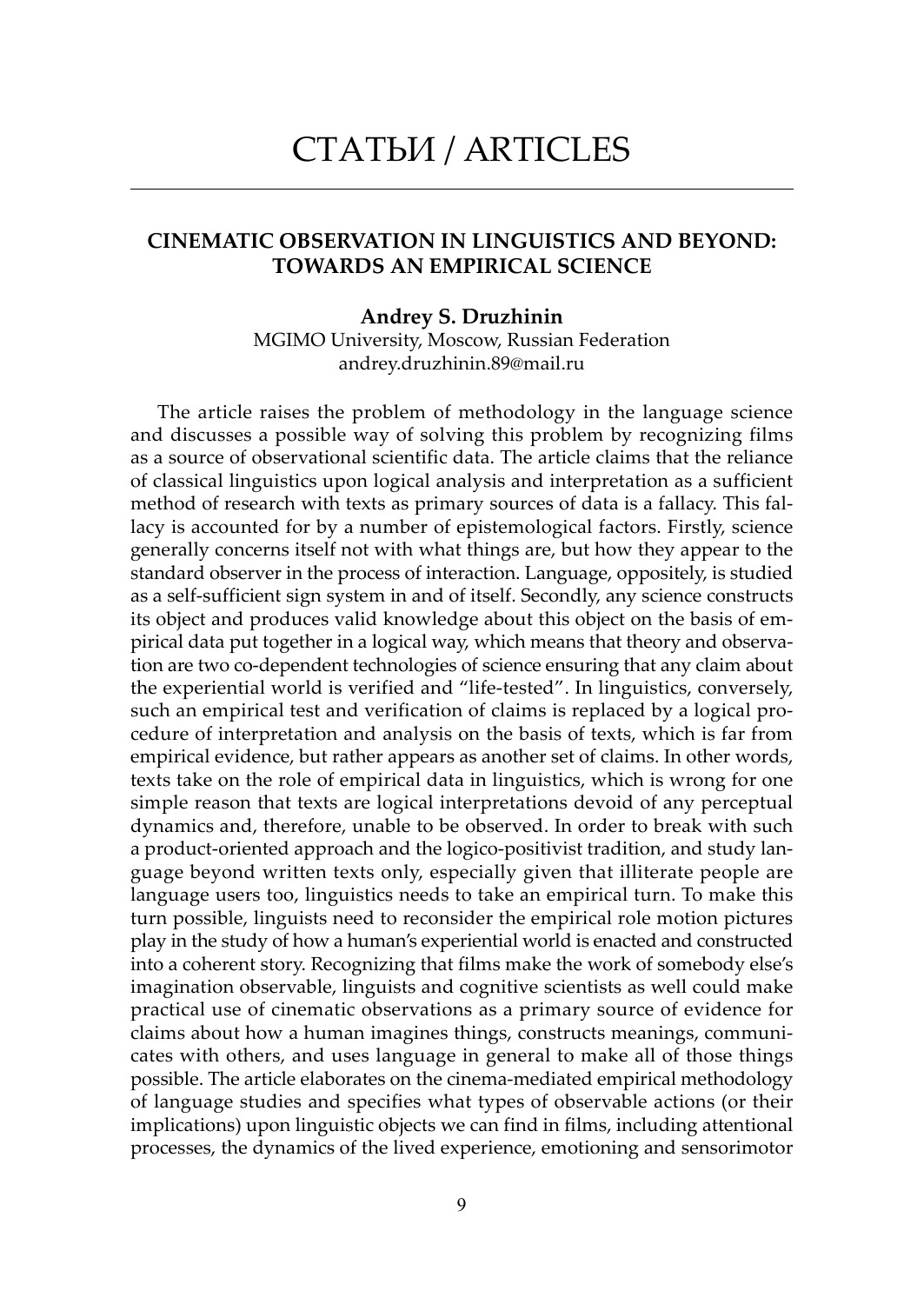activity. As opposed to apparatus theory, the conception of language as experiential dynamics observable in films fits in with the philosophy of radical constructivism and enactivism according to which a human, by analogy with an actor, *enacts* the world as a (biological, social and cultural) history of her previous actions, these enactments becoming the world itself.

Keywords: primary sources of evidence, language data, experiential world, lived experience, eigenbehavior, enactivism, radical constructivism.

# КИНО КАК МЕТОД НАБЛЮДЕНИЯ В ЛИНГВИСТИКЕ И НЕ ТОЛЬКО: НА ПУТИ К ЭМПИРИЧЕСКОЙ НАУКЕ

#### А. С. Дружинин

Московский государственный университет международных отношений, Россия andrey.druzhinin.89@mail.ru

Обсуждается проблема методологии в науке о языке и предлагается возможный путь ее решения, который заключается в обращении к визуальной семиотике кинофильма как источнику эмпирических научных данных. Утверждается, что в основе методологического кризиса классического языкознания лежит принцип самодостаточности аналитической логики как единственного инструмента познания языковых данных, в роли которых выступают письменные тексты. Причины, по которым лингвистика оказалась в подобном кризисе, носят эпистемологический характер. Вопервых, наука изучает не столько то, что есть объект на самом деле, сколько то, как этот объект функционирует в процессе взаимодействия с точки зрения наблюдателя. Язык, напротив, рассматривается как абсолютизированная система знаков, существующая «в себе» и «для себя». Во-вторых, степень валидности научных знаний об объекте определяется логической связностью теоретического построения, упорядочивающего эмпирические данные о мире, что означает функциональную взаимосвязь теории и наблюдения, обеспечивающую науке опытную проверку и верификацию любых выдвигаемых гипотез и тезисов, доказательность которых не может исчерпываться другими гипотезами или другими тезисами. В лингвистике, однако, подобная верификация и проверка осуществляются методом логической интерпретации и анализа текстов, которые не являются источником эмпирических данных, а представляют собой продукты того же самого интерпретационного анализа. Такая методология создает порочный круг по той простой причине, что тексты не могут выступать в качестве эмпирической доказательной базы, поскольку лишены перцептуальной динамики, и поэтому их невозможно наблюдать ни в обыденном, ни в научном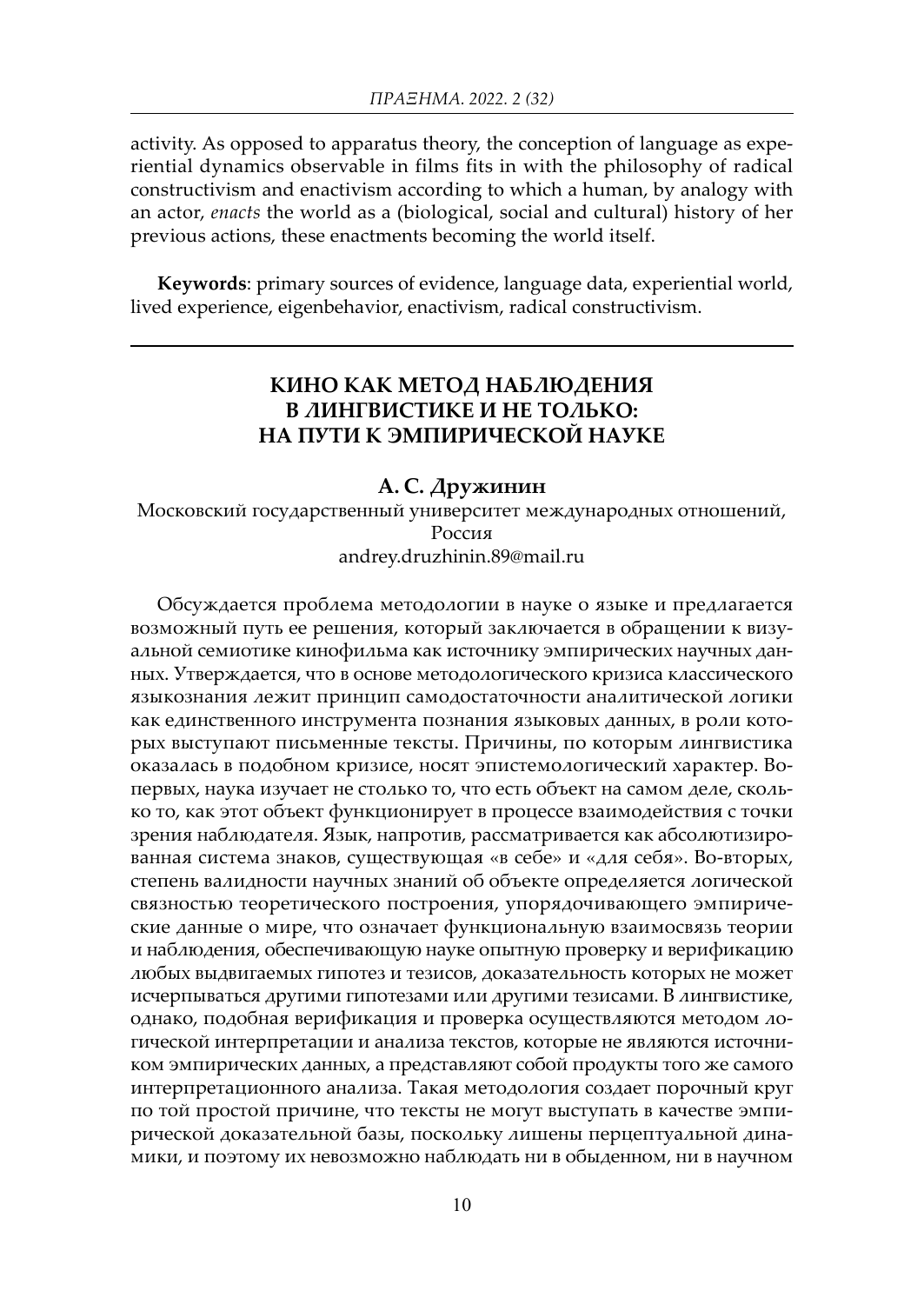смысле этого слова. Чтобы отойти от устоявшейся логико-позитивистской традиции и изучать язык не только на материале текстов, лингвистике необходим поворот в сторону эмпирического подхода. Такой поворот возможен, если признать эмпирическую ценность кинофильмов в изучении того, как экспериенциальный мир человека конструируется и «разыгрывается» в пределах сюжетной линии. Исходя из того, что работа человеческого воображения становится доступной для непосредственного наблюдения посредством кино, лингвистика и смежные дисциплины, включая когнитивные науки, могут использовать на практике данный эмпирический материал в качестве доказательной базы для различных утверждений о том, как человек воображает мир, конструирует значения, общается с другими и использует язык в целом, чтобы осуществить все эти когнитивные процессы. В статье подробно описывается и объясняется эмпирическая методология исследования языка, уточняется, какие виды действий и взаимодействий с семантическими объектам можно наблюдать косвенно или напрямую в кинофильмах (в частности, направление внимания, динамику пережитого опыта, эмоциональные и сенсомоторные процессы). Концепция языка как экспериенциальной динамики, наблюдаемой в фильмах, продолжает философские идеи радикального конструктивизма и энактивизма, согласно которым человек подобно актеру «разыгрывает», или генерирует в своих перцептуальных действиях, мир как биологическую, социальную, культурную историю всех предыдущих подобных действий.

Ключевые слова: первичные источники данных, языковые данные, экспериенциальный мир, пережитый опыт, eigenbehavior, энактивизм, радикальный конструктивизм.

DOI 10.23951/2312-7899-2022-2-9-29

## What subject-matter, method, and primary sources are in science

Paradoxical as it may sound, linguistics and other sciences stand in a sort of opposition rather than function in an epistemological unity. The main reason is methodological. What linguistics claims to be empirical data (i.e. language data aka texts) sufficient for an investigation of language prove far from empirical from a meta-scientific point of view. To make this problem more explicit, I will elaborate on the main universal principles of scientific knowing and learning.

First and foremost, let us address the question, What does science investigate? If the answer is 'nature' or 'nature of things', there is still one reservation. Nature cannot investigate itself. Taking this reservation into account, Werner Heisenberg said that the "the object of research is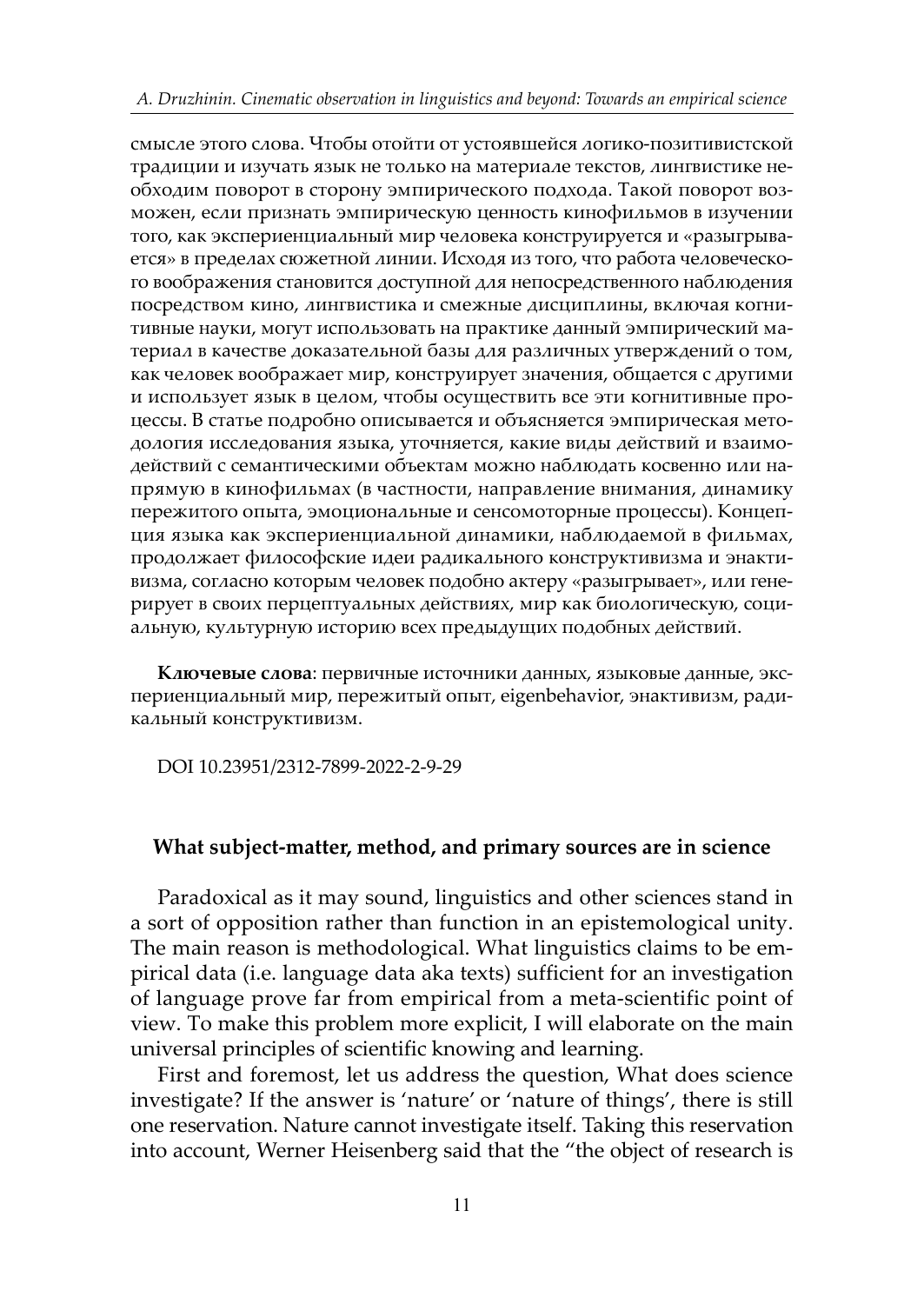no longer nature as such, but a nature *confronted by human questions*" [Heisenberg 1958, 18] (emphasis is added) and "[t]he deeper the scientist looks, the more he sees himself" [Heisenberg 1958, 17].

Much earlier, Henri Poincaré expressed a similar idea that nature has a bodily form and space is what corresponds to the way our muscles work and our body moves. "If we did not have solid bodies, there would be no geometry" [Poincaré 1902, 51]. Poincaré's legacy laid the groundwork for Albert Einstein's revolutionary theory of physics, physical objects and reality. "Real external world is set in the conceptual form of bodily objects of different kinds which owe their meaning, but are not identical, to the totality of sense impressions associated with these objects" [Einstein 1936, 350]. "Physical concepts are free creations of the human mind, and are not, however it may seem, uniquely determined by the external world" [Einstein & Infeld 1967, 31].

Another great physicist Paul Bridgman dismissed the idea of absoluteness or 'true nature' as scientifically meaningless. "An object with identity corresponds exactly to nothing in nature" [Bridgman 1958, 35]. There is not much sense in asking what an object really is, it is more scientifically relevant to understand what we do with it. Any object always comes with the subject because "knowledge and matter (Subject and Object) exist only relatively one for the other and constitute phenomenon" (emphasis in the original) [Schopenhauer 1903, 237]. As Niels Bohr put it, "in our description of nature the purpose is not to disclose the real essence of the phenomena but only to track down, so far as possible, relations between the manifold aspects of our experience" [Bohr 1987, 18].

Thus, the question that science deals with is not *what* an object is, but *how it appears* to the Subject in a particular context (domain, frame of reference) where the interaction between the Subject and Object takes place. This Subject in the process of interaction is usually referred to as the observer and the object of any scientific investigation should be more accurately described as the domain-specific observer's experience. With this in mind, we should proceed with an understanding of science as the domain of scientific statements that rests on operational coherence and that "does not need an objective independent reality, nor does it reveal one" [Maturana 1988, 4].

Such a construal of scientific knowing seems to agree with the way modern science comes to conceptualize observation and experiment. As what Thomas Kuhn once suggested, a scientist chooses for her experimental observation only those perceptions which indicate opportunities for the fruitful elaboration of an accepted theoretical paradigm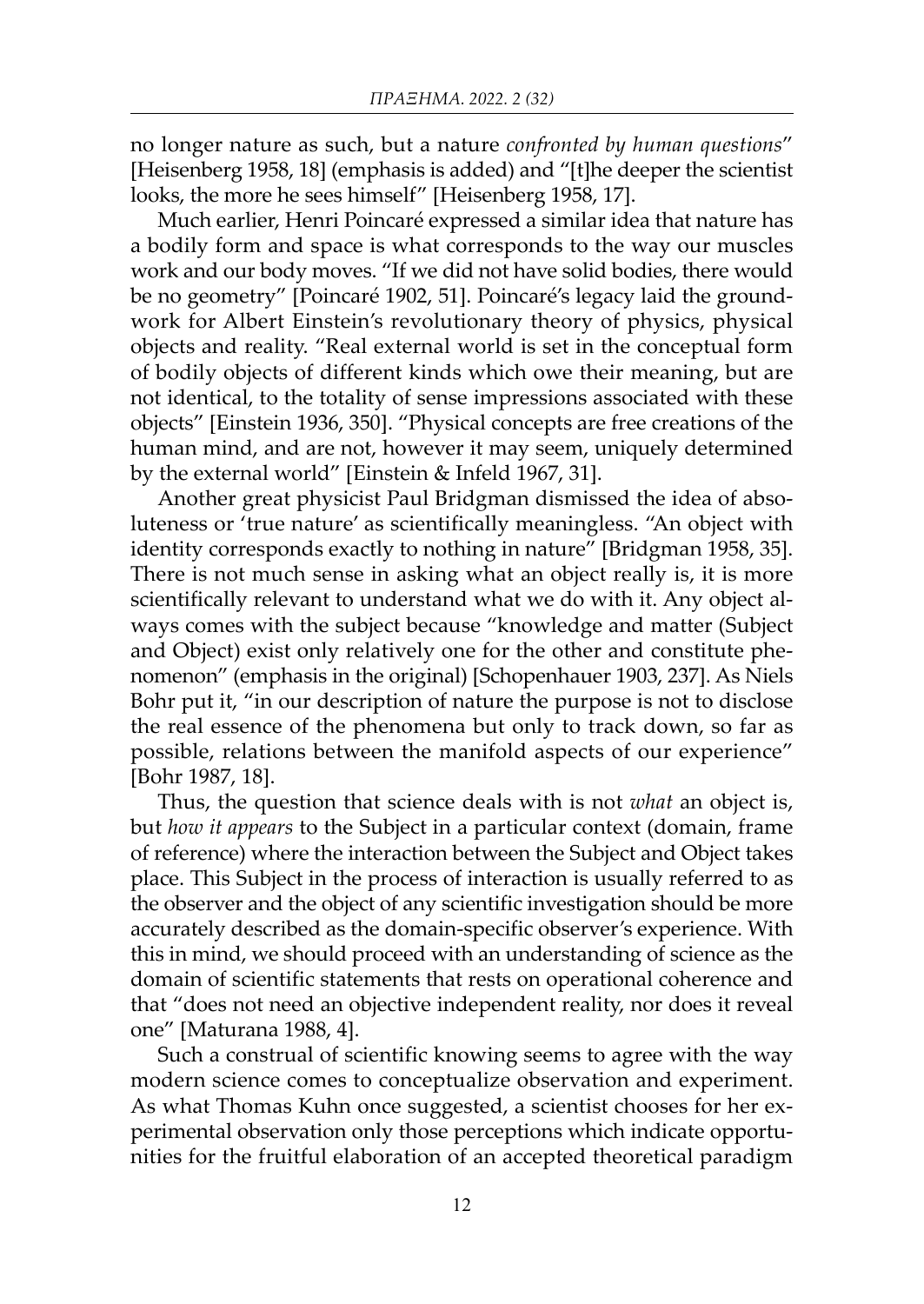[Kuhn 1970]. Thus, any observation cannot but come under the influence of "what the scientists have in mind", which guarantees "coherence between theoretical and empirical information" [Kosso 2011, 22]. It means that a scientist chooses to investigate her own experience with the world where ideas and perceptions reciprocate each other.

The next question arising is, How does science investigate what it does? There is no better answer than the one given by Einstein that all science "co-ordinate[s] our experiences and bring[s] them into a logical order" [Einstein 1955, 1]. To co-ordinate and order experiences, we must have them, and this is where empirical interaction with the world comes into play. To put it simply, the scientific method is based upon observation and logical interpretation, which works in the following way. A scientist constructs a coherent and reliable explanation of what she observes so that this explanation (hypothesis) could serve as a prediction about how, where and when the observed phenomenon can be repeated again. Explanations are theoretical tools invented by scientists to make the experiential world more predictable and manageable [Glasersfeld 1995, 117].

Logic and observation are two reciprocally dependent ways of scientific knowing. Logic underlies the coherence of theorizing about what we observe, observation proves and verifies what we cohere in our theories.

The point made above explains why it is observation that comes first as evidence for scientific claims while logical interpretation (i.e. other claims) comes second. Primary sources of evidence are empirical data. Empirical evidence is information acquired by observation or experimentation, in the form of recorded data, which may be the subject of analysis. Secondary sources describe, discuss, interpret, comment upon, analyze, evaluate, summarize, and process primary sources [Audi 2001, 293].

Senses and perception in general are raw material upon which experience builds. In science, raw material is first-hand source, first-hand is more reliable and feels more 'real'. In Arthur Schopenhauer's terms, our objective view of the world comes from nothing but our sensation understood by our reason as a logical effect of something happening 'out there': "[N]othing objective can ever lie in any sensation. ... [T]he Understanding conceives the given corporeal sensation as an effect. ... It is therefore the Understanding itself which has to create the objective world ... [I]n fact, the senses supply nothing but the raw materials which the Understanding at once proceeds to work up into the objective view of a corporeal world" [Schopenhauer 1903, 61].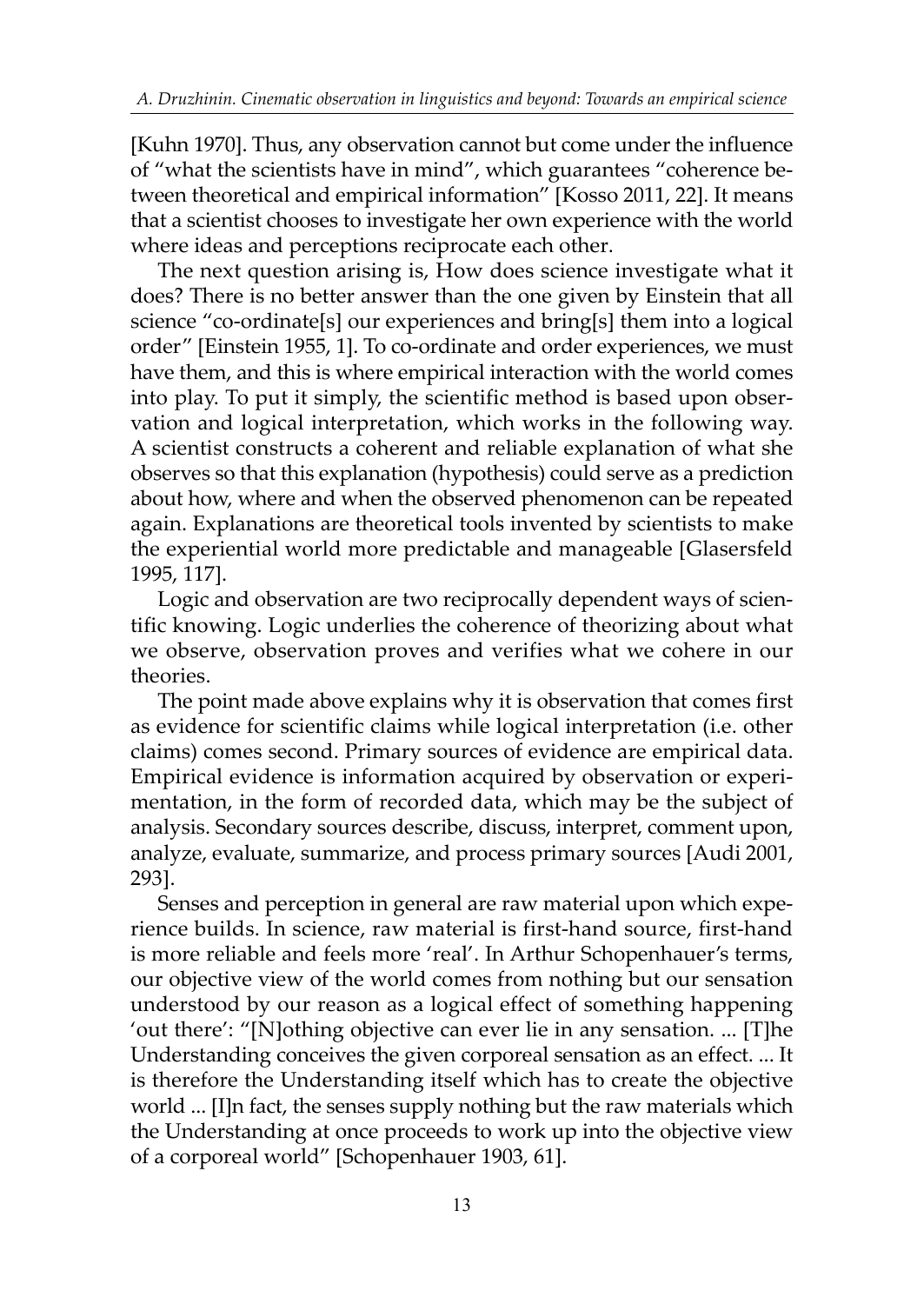#### Where linguistics stands and why it should move on

Since (and long before) Ferdinand de Saussure elevated linguistics to the status of a separate science, its theoretical apparatus and practical framework have not undergone much change and can be formulated in the following way:

1) The subject matter of linguistics is the content of language, i.e. language in and of itself (linguists concern themselves mainly with the structure, function, form and meaning of semantic units, concepts, propositions and their relationship).

2) The method is logical interpretation.

3) Primary sources of data are texts.

There are a number of reasons why this methodological tradition has become deeply ingrained in the language science. Firstly, the view of language as a self-sufficient object of research rests upon the classical "telementational model" of communication [Harris 1981], a lay understanding of how people interact with each other by means of symbols, scientifically legitimized by Saussure and later reinforced in the computer-mind metaphor [Gardner 1985]. According to this model, people send (encode) and receive (decode) messages aka linguistic signs. Consequently, language begins to be viewed ontologically as some elaborately designed system existing even genetically [Chomsky 1975]. Secondly, there has always been a strong influence of cartesian dualism and analytic philosophy on the conceptualization of language, which has been taken to such an extreme that I may term it 'ternarism'. It means that the fundamental mind– matter dichotomy turns into a triad with the arrival of language as the latter is placed somewhere in between and is radically segregated from both the material (physical) and mental worlds. Thinking (knowing), language (wording, naming) and bodily behavior (speech production in a physical sense) are separate activities. There are semantic, mental and material objects that we need to distinguish [Ogden & Richards 1923]. Language is what represents how things stand, but it may not be what is really 'out there' or what we really feel or what we really think. That is why we do not need empirical evidence to study language objectively. This thesis also found favor with those linguists who wanted an alternative, but not less convenient view of language as a self-sufficient system. This novel ideology took the form of logical positivism and was proposed by Ludwig Wittgenstein [1922] who believed that language is what matter consists of and consists in. The external world is nothing short of logical language and facts put in propositions are what we live by. Therefore, claims about facts of language do not need to be put to an empirical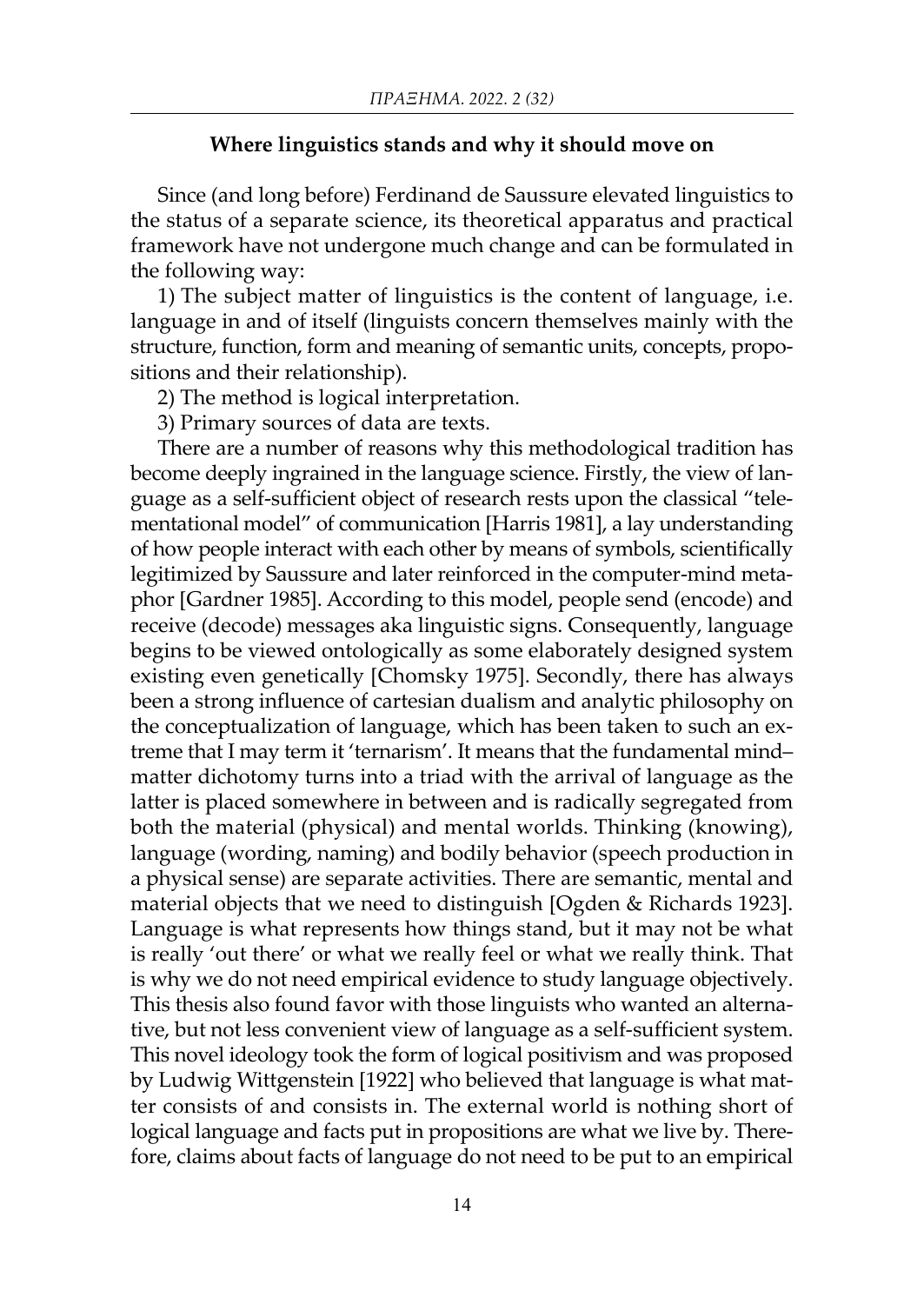or experiential test. Logical consistency is enough, just like in mathematics. In view of what has been said, the last reason explaining why texts are accepted as a sufficient source of evidence in linguistics seems quite obvious. Text is a constellation of static marks on paper conveniently available for analysis and interpretation. Inscriptions are products of writing, are easily objectified, and give a sense of objectivity. Texts have been the dominant technology of language also because "it is in the development of literacy, in the schooling needed for learning to read and write, that theories of language structure have become necessary" [Linell 2005, 5]. However, there are certain grounds upon which it is possible to claim that there is something wrong with the understanding of language, language data and methods of their investigation presented above. I will summarize arguments based on epistemology and philosophy of science.

1) As for the subject-matter, first of all, language is a generalized concept that cannot be directly experienced or interacted with. For example, let us take the concept of light in physics. "We never experience light itself, but our experience deals only with things lighted" [Bridgman 1958, 151]. Similarly, we never experience language itself, but *bodily behaviors through which it is* (or appears to be) *spoken*. Secondly, it follows, content of words is always relative and depends upon the interaction and the viewpoint of the observer. "The relative meaning of every concept, or rather of every word," depends "on our arbitrary choice of viewpoint" [Bohr 1987, 96]. Thirdly, there is no transmission of information, meanings or any other types of language content. We cannot exchange meanings, we can only produce voice, or noise, and visible signals that can (or fail to) be perceived by somebody else. Only then these signals come to be linguistically interpreted based upon another's experience [Glasersfeld 2006, 3]. Let us take babies, for example. A parent knows that she cannot transmit any semantic content into a new-born child, the only possible thing is to affect the baby's behavior by means of vocal sounds and observe the reaction.

2) As for the method, the sufficiency of logical interpretation and analysis by analogy with mathematics seems to be questionable for one simple reason that language is observable through communicative behaviors whose dynamics can be unpredictable and illogical in many ways. Meaning is something communicatively searched for in the state of confusion [Watzlawick 1977, 27], "there is no understanding without misunderstanding" [Puljic & Puljic 2020, 108] and "if we spoke logically all the time, we would never get anywhere. We would only parrot all the old clichés" [Bateson 1972, 15]. That language is viewed as a representation of the real world or of our knowledge is another logical flaw.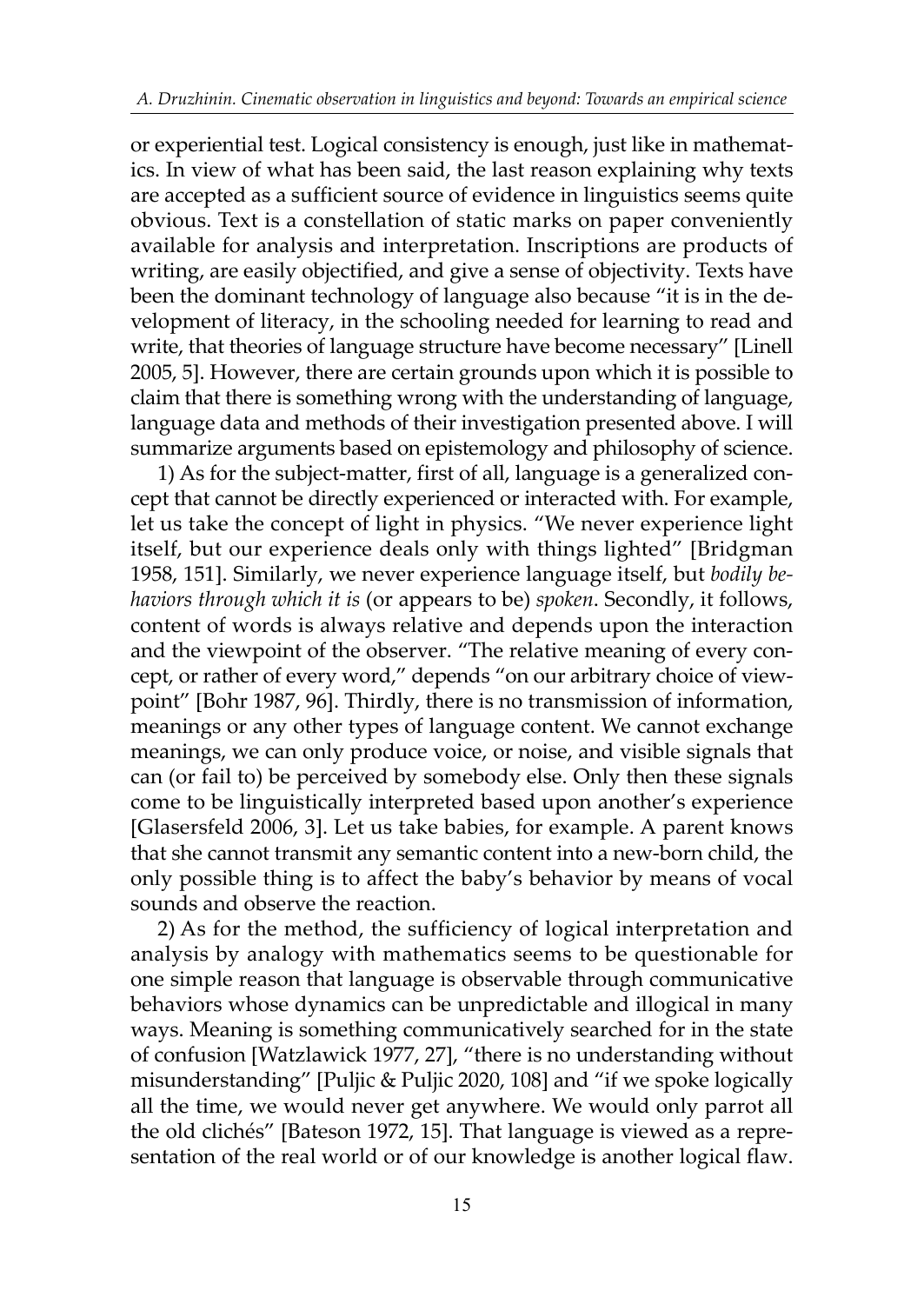In order to make sure that the world and its linguistic representation are two different things, we have to compare them. In an act of comparison we have to attend to one independently of the other. This independence is impossible because there is no such a thing as a representation of nothing, or the nameless world.

3) Texts are somebody's interpretations and in no way are they primary sources of data because we cannot observe an interpretation. Besides, "[A] text is often itself no more than an interpretation of texts that the author has read. Primary literature is nearly always to a large extent secondary literature to other texts" [Mitterer 2013, 144]. Moreover, written texts are devoid of real-time interaction, experiential context and are not always reliable from the communicational point of view. A tapescript of a trial will tell us very little about the way people used words and understood their meanings during the trial. Lastly, there are 781 million illiterate people who cannot write and read texts but still are language users. This means that either text-oriented studies are not studies of 'real' language or there is something wrong with the way 'real' language data are understood or (most probably) both.

To solve the described epistemological problems linguistics is riven with, one needs to shift away from the static, product-oriented view of language to a dynamic, process-oriented one [Linell 2005, 20]. Probably, the time has come to study not simply what a person says (or rather, writes), but *how a person acts upon what she (thinks she) says*. This shift implies a method of observing such actions. It is not fair to say that these are hardly observable because we can easily watch a child moving her eyes and the whole body in search of things as we name them (e.g. "Where is the dog? Where is the toy?"). It would be more fair to say that such bodily movements become impossible to watch in the process of naming when the named objects are not around. Yet, this is where films and cinematic observations can help.

#### Studying language in motion

To prove why films can be a reliable source of empirics in investigating language, I will first make it explicit how language can be understood as a dynamic interactional process accessible for observation rather than a static text accessible for interpretation only.

A methodological shift from a textological towards an empirical approach to language implies the presumption of interactional dynamics in which the subject constructs meanings, concepts and other 'linguistic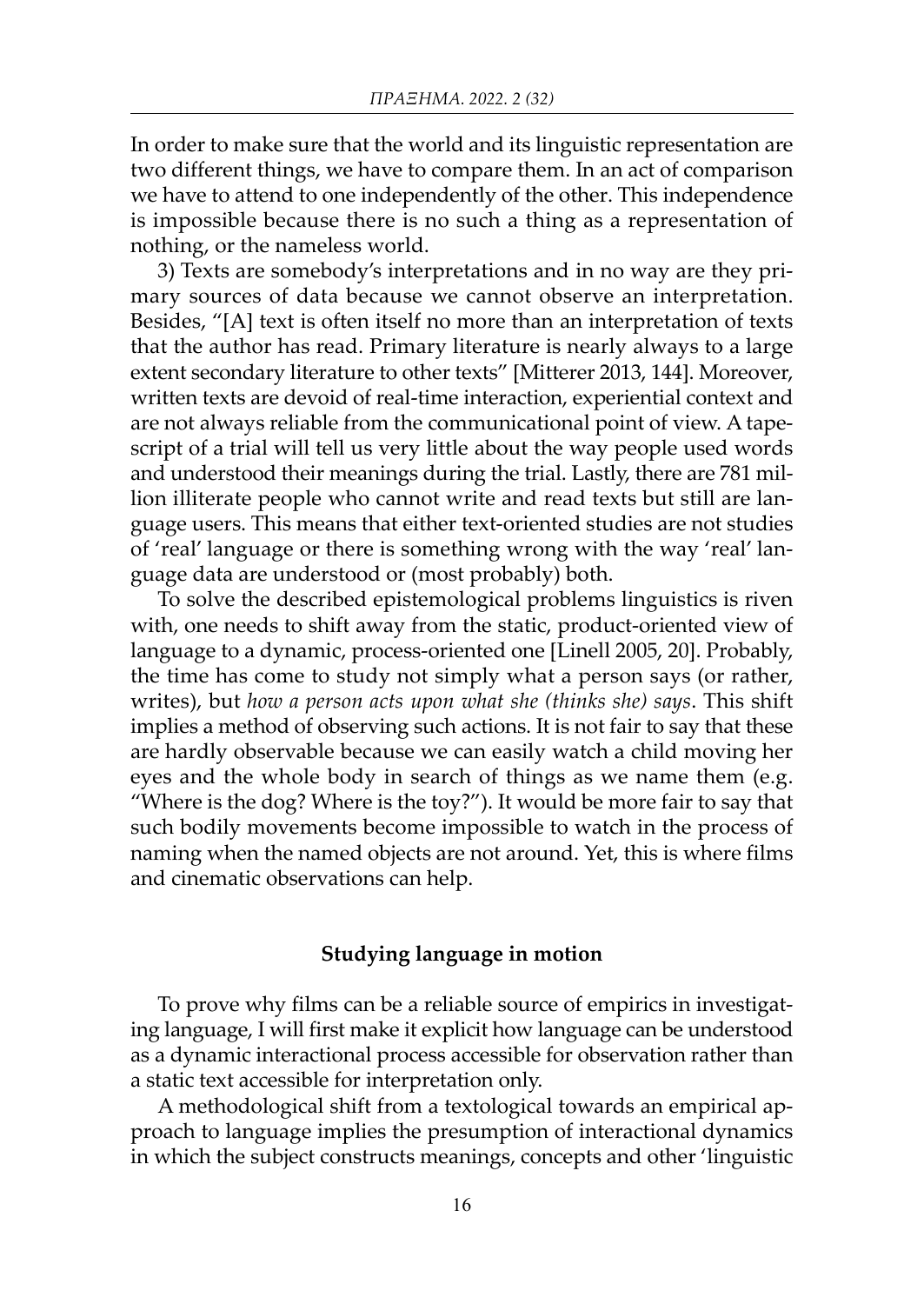units' on the basis of her interactive experience with the world. This change in approach requires us to define the object of language study in such a way that either it could be directly observable or observable implications could follow from it and we could empirically test what we hypothesize about this object. The time has come to recognize that "the linguistic universe is populated not by mysteriously unobservable objects called 'languages' but by observable human beings who somehow and sometimes manage to communicate with one another" [Harris & Wolf 1998, 19].

As follows from the epistemological overview of science and scientific method, an object of study is a domain-specific item of observer's experience. In physics, for example, physical objects are those which the subject experiences sensorially in a domain of bodily interactions. In the domain of the linguistic science, it should be a semantic object with which the subject interacts both perceptually and conceptually. Perceptually – in the sense that all our understanding of words comes as a result of our perceptual experience of communicative behaviors as well as the situational setting where these behaviors take place. Conceptually – in the sense that we need to interpret what we see, hear, smell, etc. For the sake of clarity, I will present the structure of this interaction in the following scheme:



Figure 1. The structure of linguistic interactions

Movement of attention as part of thinking processes implies the dynamics of attentional focalizations on objects both in and outside of the perceptual field. Self-awareness presupposes the history of such focalizations, or, in plain terms, the lived experience which ensures the coherence in the succession of attentional objects and the ability to focus attention on something that is not immediately perceived. Emotioning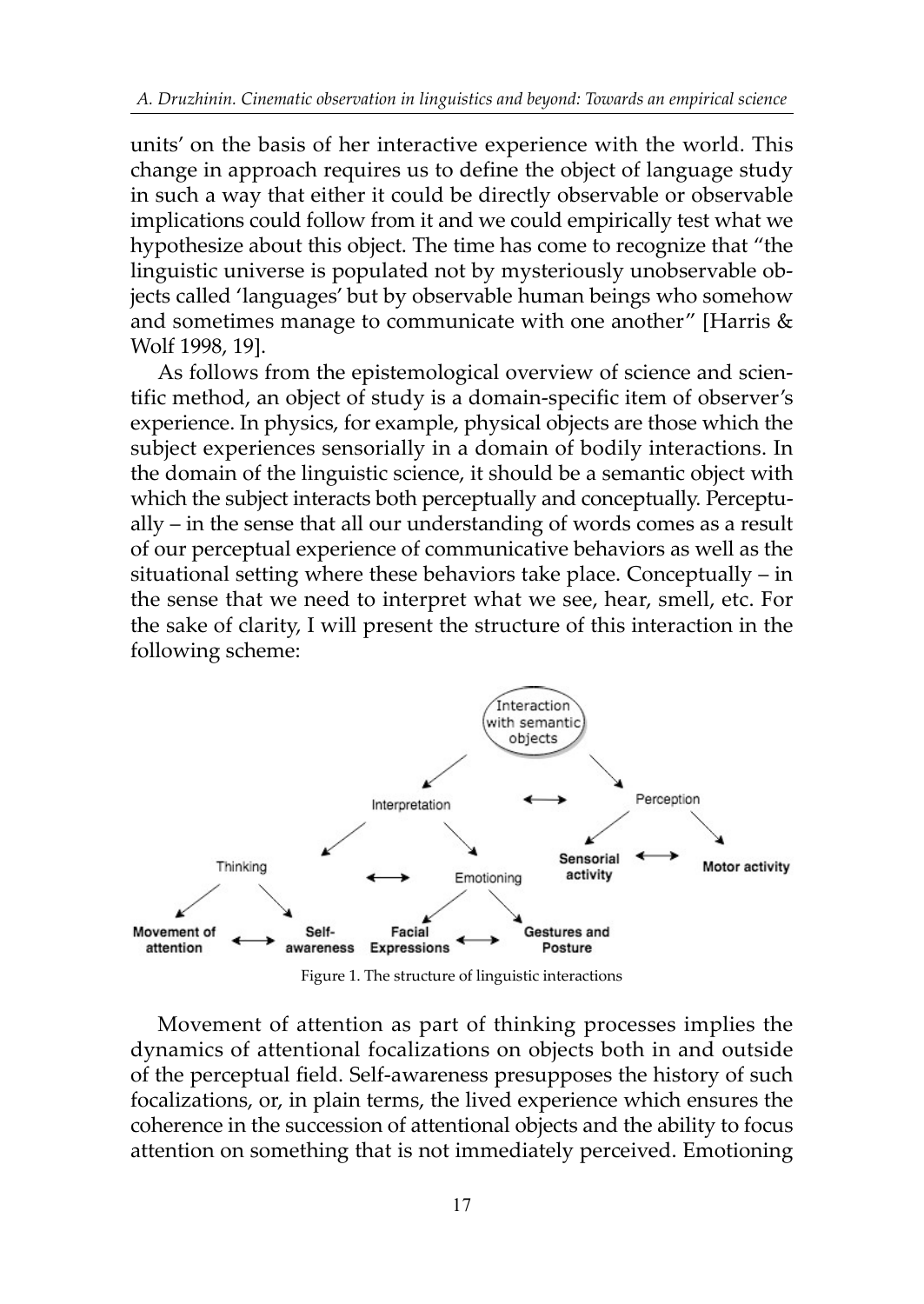[Maturana 2006] is the dynamics of positive-negative evaluation of the results of all interactions with the object. Emotioning implies such observable bodily behaviors as facial expressions, posture adopting and gesturing. Sensorimotor dynamics is a perceptual activity taking place where/when a word is used or linguistic meaning is conceived. Twoway arrows mean that the procedural components of one whole process reciprocate each other and cannot be viewed statically as separate parts.

Another important detail that should be added is the question of choice between different genres of films. Are feature films better than documentaries for a linguistic study? They definitely are, for a reason. Documentaries are by definition based on the ontological assumption of reality as they pursue the aim of showing, or, rather, telling, 'as it really was'. They are aimed at the external (objective) view of events leaving the internal perspective of a subject's experience behind. In other words, the events represented in documentaries are not events as such but, in most often cases, their written (documented) account compiled and interpreted in a particular manner. It means that what we deal with in documentaries is a ready-made history as a text-based record of 'facts' and 'reality'. Conversely, for an insight into a linguistic behavior we need to observe the construction, the process of making of such facts and reality in the mind of a subject.

Does the choice of experimental film, or avant-garde cinema, elevate or diminish the value of empirical linguistic research? In my opinion, this choice concerns the question of representativeness of empirical data, and, to be able to decide upon the research value of non-traditional films, the researcher needs to follow the old-good sociological principle of sampling. The more people are represented by a selected subset, the better. In our case, this should read as follows: the more people find a selected film relatable, the better. This relatability factor is measurable today when we turn to official ratings of popular approval, viewing statistics or evidence of the critics' recognition and audience reception of the film (such as awards, reviews, etc.). Therefore, conventionality or non-conventionality of a film is not something we should first consider when making a choice as long as this choice is well-informed – what counts is representativeness of the chosen film.

## Motion picture as a primary source of evidence

As was stated above, linguistics, as long as it is concerned with a study of language as a dynamic and empirically grounded phenomenon, goes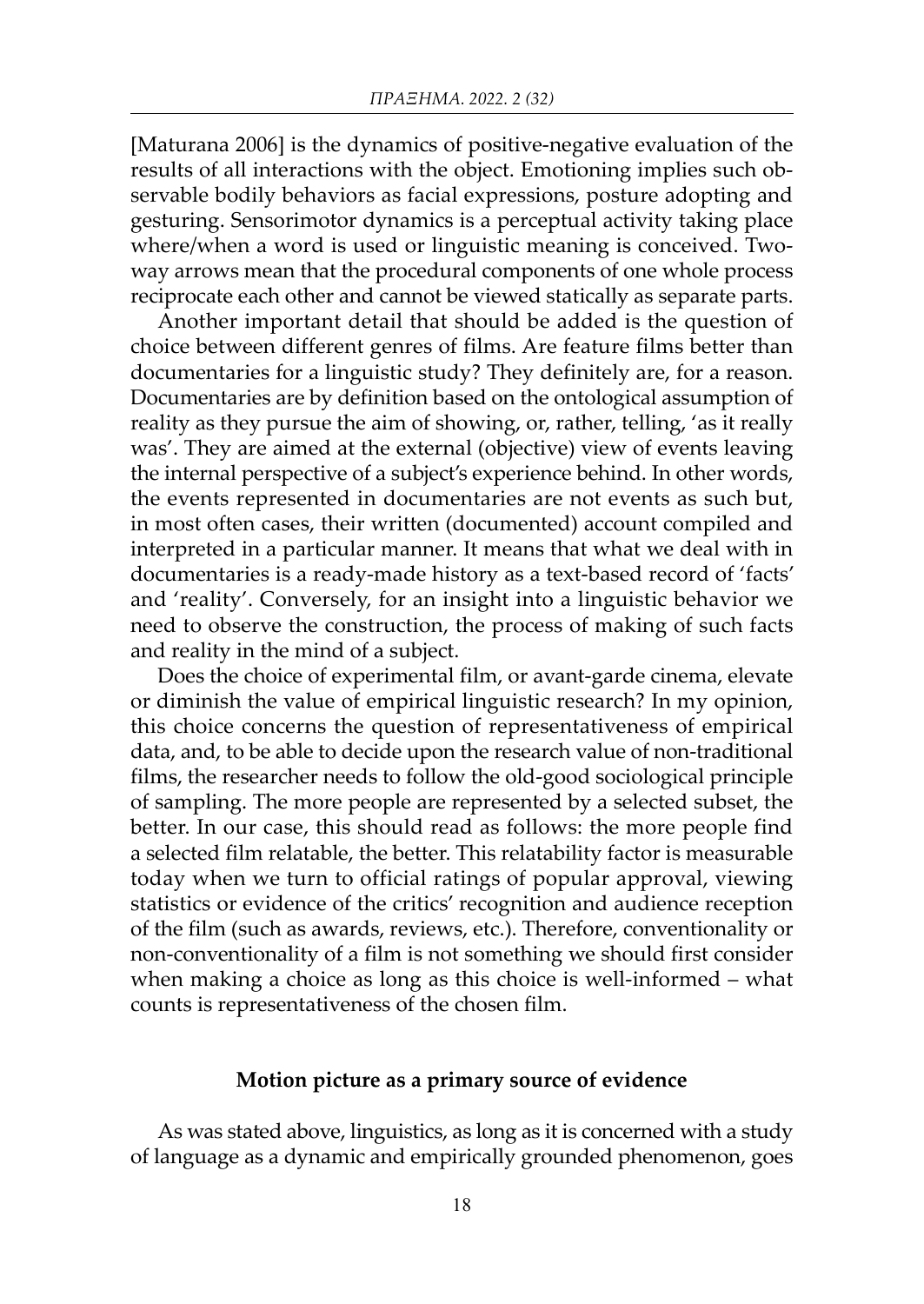far beyond textology. Texts as analytical products "freeze phenomena in motion", that is why an "extended use" of empirical data may need to involve not only descriptions, but also *depictions*. Films might be those "representational media" which help visualize the dynamics and motion of linguistic interactions [Linell 2005, 220] and whereby offer observational data for language research.

The main reason for this claim is that films are recordings of observable acting upon linguistic objects whose structure I discussed above. Perception, emotioning and even thinking become observable in a motion picture.

Sensorial activity during a linguistic interaction is accessed through audiovisual representation of the subject's hearing, seeing and even feeling (through musical inserts) things happening around at a particular point of time. Motor activity is observed through the visualization of how the subject's body moves and what it does to interact with what is happening around at this point of time including the speech production activity itself. Thinking as what is happening inside the subject also becomes observable in a number of ways. Different filmmaking techniques (e.g. point-of-view shots, flashback, flashforward) can show on the screen how the attention of the subject moves from one experiential object to another at the same point of time when speech production and sensorial activities are taking place. The simultaneity is achieved by a voiceover and a coherent succession of film shots which, when viewed as a whole, make two parts of the experiential world easily distinguishable – the dynamics of what is happening *in* and *to* the subject. Self-awareness as a composite of all the subject's (relevant) lived experience is easily followed as the story develops and can be reconstructed from the events that happened to the subject previously and are causally related to what is happening 'here and now'. This lived experience can illuminate how the subject feels about what she says, does and thinks. Emotional reactions to what is said and emotional expression of what is said are observed in the process of communicative interaction and are often visually emphasized by a film director in close-ups. Thus, it may be concluded that films show us all basic types of a linguistic interaction in the cyclical flow of experience from insideout and outside-in.

On a larger scale, the use of films as a source of empirical data may meet with opposition mainly because this choice is non-traditional and, as it might first appear, goes against the methodological principles of experimental science. This problem was under discussion in the recent issue of *Constructivist Foundations* [Bunnell 2020; Druzhinin 2020a;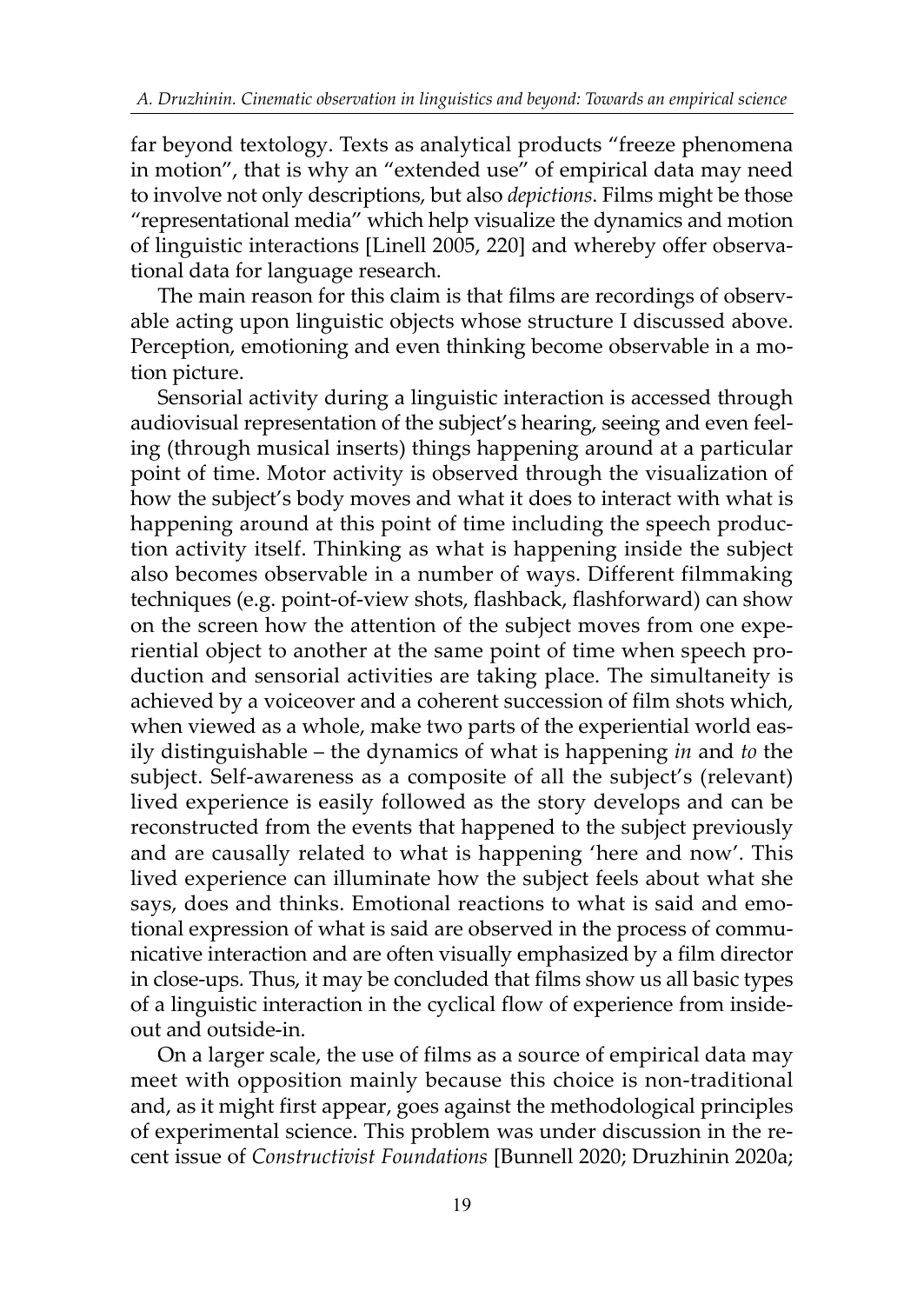Druzhinin 2020b; Fultot 2020; Scholte 2020], an authoritative philosophy of science journal. The academic debate is representative because it allows almost all the main arguments "for" and "against" to be explicitly formulated. Those who believe films to be unnatural or "impoverished" [Fultot 2020, 83] give the following reasons:

(1) Films are fiction.

(2) Films are pre-made.

(3) Films lack spontaneous causation.

(4) Fictional behavior cannot be observed.

(5) Films are constrained by somebody's imagination.

(6) Films are composite interpretation of experience by several contributors.

(7) Films are not experiments and thus are not a source of empirical evidence.

(8) Films are designed to sell and entertain.

I will present the respective counterarguments explaining why films can be trusted to be a source of empirical data.

Reason (1) deals with the well-known dichotomy of fact vs. fiction in the framework of which it is claimed that whatever is fictional cannot work as evidence for or against something found in reality. However, it is not quite fair to dismiss films as having nothing to do with reality because fictional or 'unreal' is the assessment of the story told in them, not the *way* it is told. While the former always comes as an interpretation (although somebody may describe the plot as totally 'real', especially when it is based on a 'true story'), the latter is something dependent on observation and comes *with* the viewers' observation only. Observation of how the world changes in moving pictures can hardly be unreal and fictional. "Films produce coherent moving pictures that we can relate to our experience because our body moves and/or our mind coheres its movement in the same manner" [Druzhinin 2020b, 97]. Therefore, there are no grounds why the results of this observation cannot be legitimately accepted as 'real' empirical evidence. As was succinctly articulated by Edgar Morin, films are the reality of motion and forms: "The combination of the reality of motion and the appearance of forms gives us the feeling of concrete life and the perception of objective reality. Forms lend their objective structure to movement and movement gives body to forms" [Morin 2005, 118f].

Argument (2) is logically flawed because the fact that films are made before they are shown, i.e. the behavior of actors is carefully rehearsed, does not rule out the fact that this behavior is not worthy of scientific observation. We have many examples of behaviors that must be carefully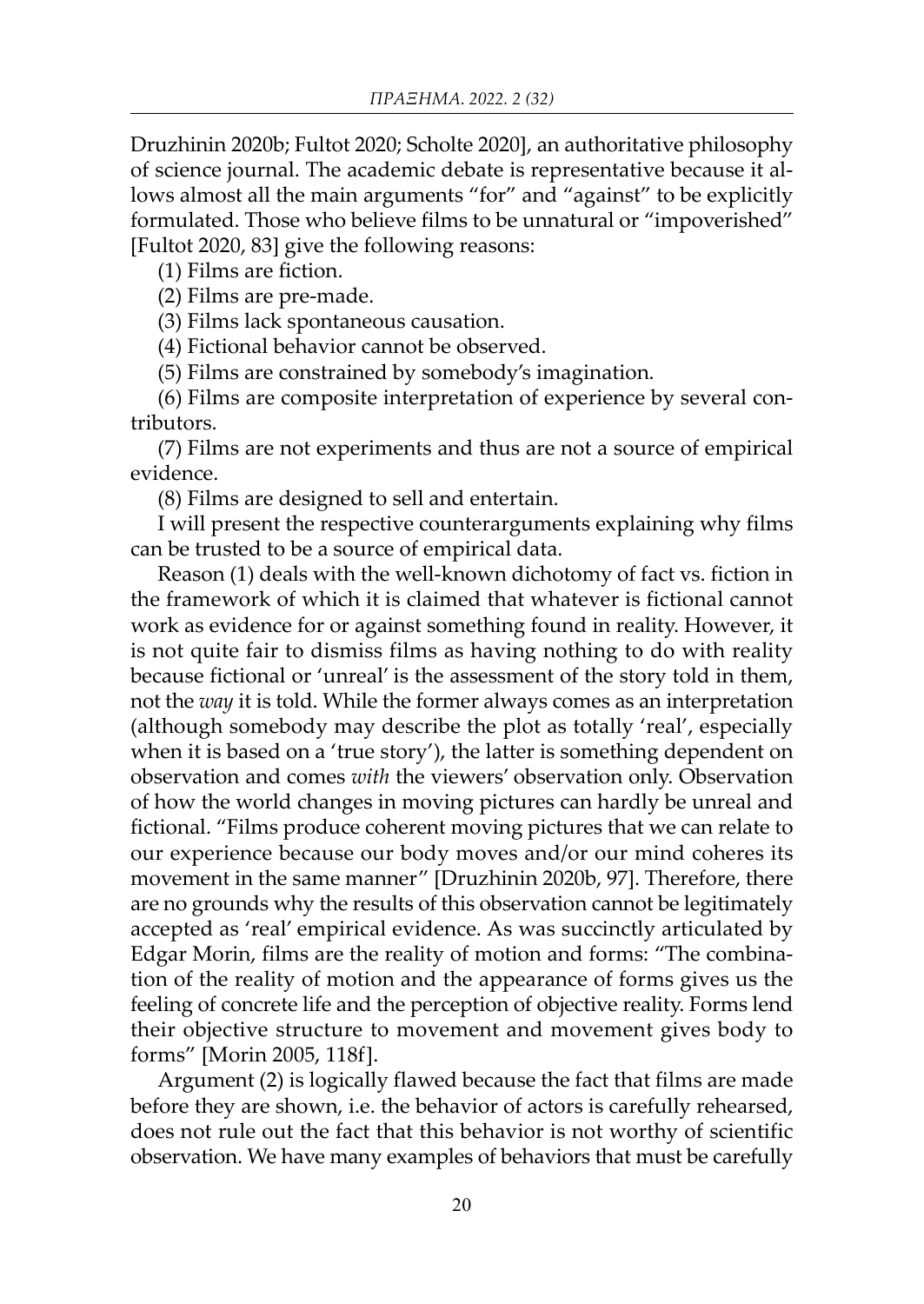rehearsed before being observed by someone (e.g. acting during etiquette dinner). Preparation does not make such behaviors lose (it even helps them assume) the quality of being natural and socially valuable. That is why we do not have any reason to dismiss rehearsed human behaviors as experientially worthless.

The idea of spontaneous causation in (3) rests on understanding causality as part of an observer-independent world. Yet, observation is what is essential for a scientific investigation of the world and observation is impossible without the observer. In films, causation is always spontaneous from the observer's (viewer's) perspective: despite our predictions, we may never be sure how characters will behave and what will happen next.

Claim (4) about the impossibility of observation of fictional behavior [Fultot 2020, 83] contradicts the commonsensical understanding of observability. To be observable is to be accessible to sensorial perception (hearing and sight in the first place), therefore an audio-visually recorded human behavior is meant to be observable by definition.

Claim (5) that films are constrained by somebody's (e.g. the script writer's) imagination (ibidem) does not disprove, but proves my thesis explaining why it is scientifically essential to use moving pictures as data. Constraints of human imagination are the object of a genuine empirical study whose aim is to verify hypotheses about the (cognitive) mechanisms of language and experience construction. If we can observe how people can imagine things, we can obtain data and empirical evidence to test our theories about how people use language, create meanings and participate in sense-making activities.

Similarly, claim (6) about the composite interpretation of experience [Bunnell 2020, 84] is what makes films even more representative data for observation of how human imagination works and experience is built.

Claim (7) is common among those who believe that experiments are the only way to obtain valid empirical data. However, if one looks at it closer, experiments and films appear to share quite a few characteristics. Experiment is an experiential situation organized under controlled, explicitly specified conditions and always relies upon a repeatable procedure. It is not supposed to be "a causal observation on the street" but a carefully selected observation relevant to research objectives [Kosso 2011, 10]. In the same way, the constraints put upon a situation to be filmed are carefully described (even pre-scripted), the situation itself is controlled in accordance with the general principle of story-telling coherence and experiential viability (what is filmed must look the same as what is really happening or could really happen). These factors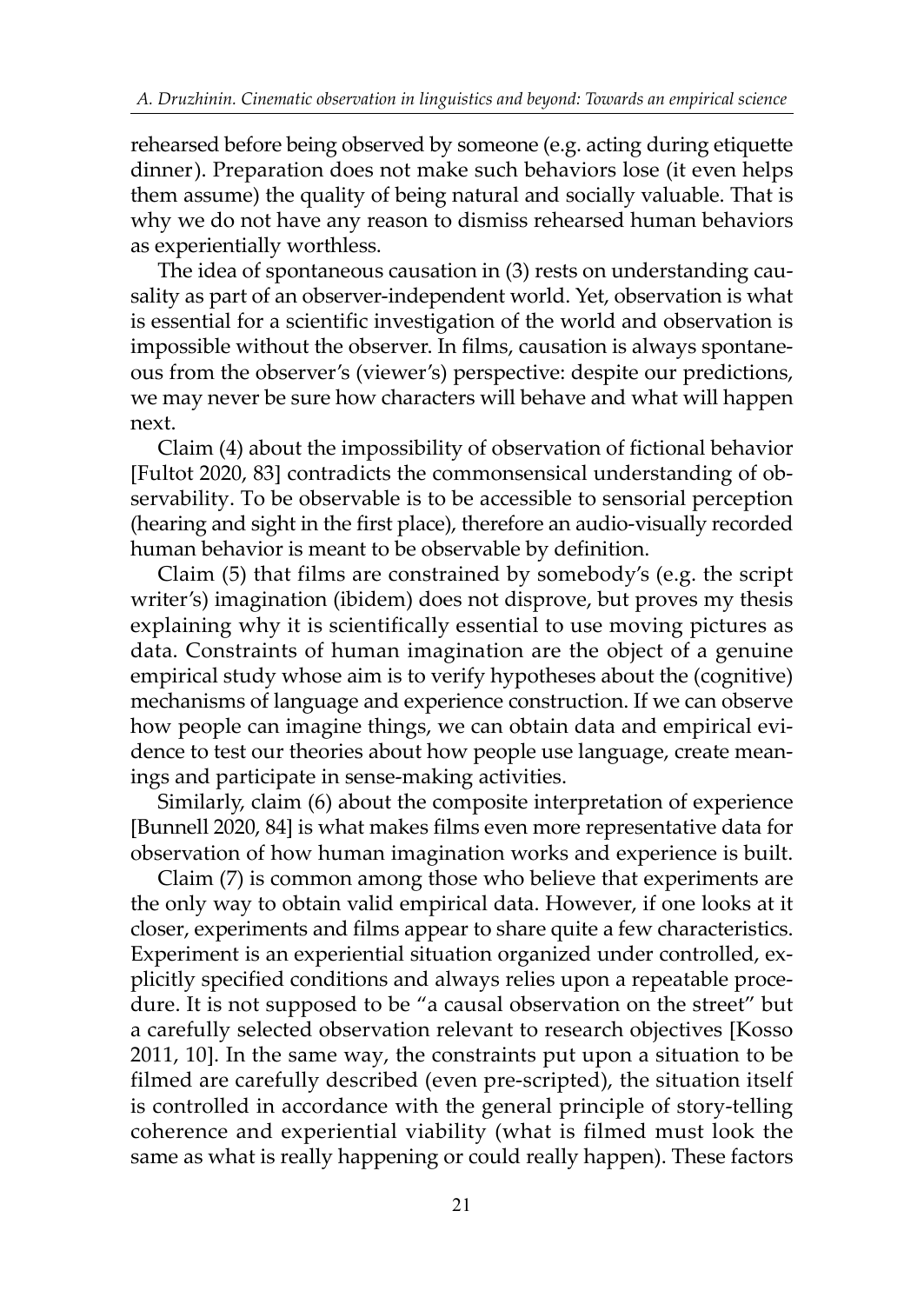make it easy for an observer (researcher) to make an informed choice of what to observe in her empirical research with a view to testing this or that hypothesis. To explain why films are a repeatable experience, Tom Scholte borrows Heinz von Foerster's term "eigenbehavior" referring to the repetitive pursuit of conceptual and phenomenal stabilities (eigenvalues) through conceptual and phenomenal structures (eigenforms) we have generated in this pursuit [Scholte 2020, 83] (Cf. [Foerster 2003, 261f]). He concludes that "[W]hen its central aim to develop and specify repeatable procedures guaranteed to engender consistent phenomenal experiences ... it does not seem unreasonable to designate the enterprise of experimental science *tout court* as the pursuit of eigenbehaviors. The same may be said of mimetic artistic practice" [Scholte 2017, 318].

Reason (8) does not justify the opinion that films are too "impoverished" for an empirical study. Commercial interests underlie many if not all scientific endeavors, especially given that researchers today are generally employed or specially funded by state to do their research in a most comfortable way. Entertainment is one of many functions of films that is not incompatible with the scientific value films may present as a projection of a human's experiential world. The reason is that entertainment and stress-relief practices can often become an object of scientific reflection and investigation in psychology, medicine, philosophy (e.g. philosophy of music).

Thus, the arguments brought from within philosophy of science show that there are enough epistemological grounds to recognize motion pictures as a primary source of empirical data for language studies and a viable alternative to experiments in other scientific disciplines.

## A case study: Empirical investigation of counterfactuals and irrealis

In a case study I will demonstrate how linguistic research can be carried out on the empirical basis of a film. The subject-matter of my research is the grammatical and logical concept of counterfactuals, statements expressing the meaning of unreal situation or contrary-tofact activities. 'If–would' propositions have long been investigated by grammarians and logicians who mainly presumed the duality of our world (the physical moment of speech vs. the moment spoken of; the actual vs. the imagined situation) and interpreted counterfactuals as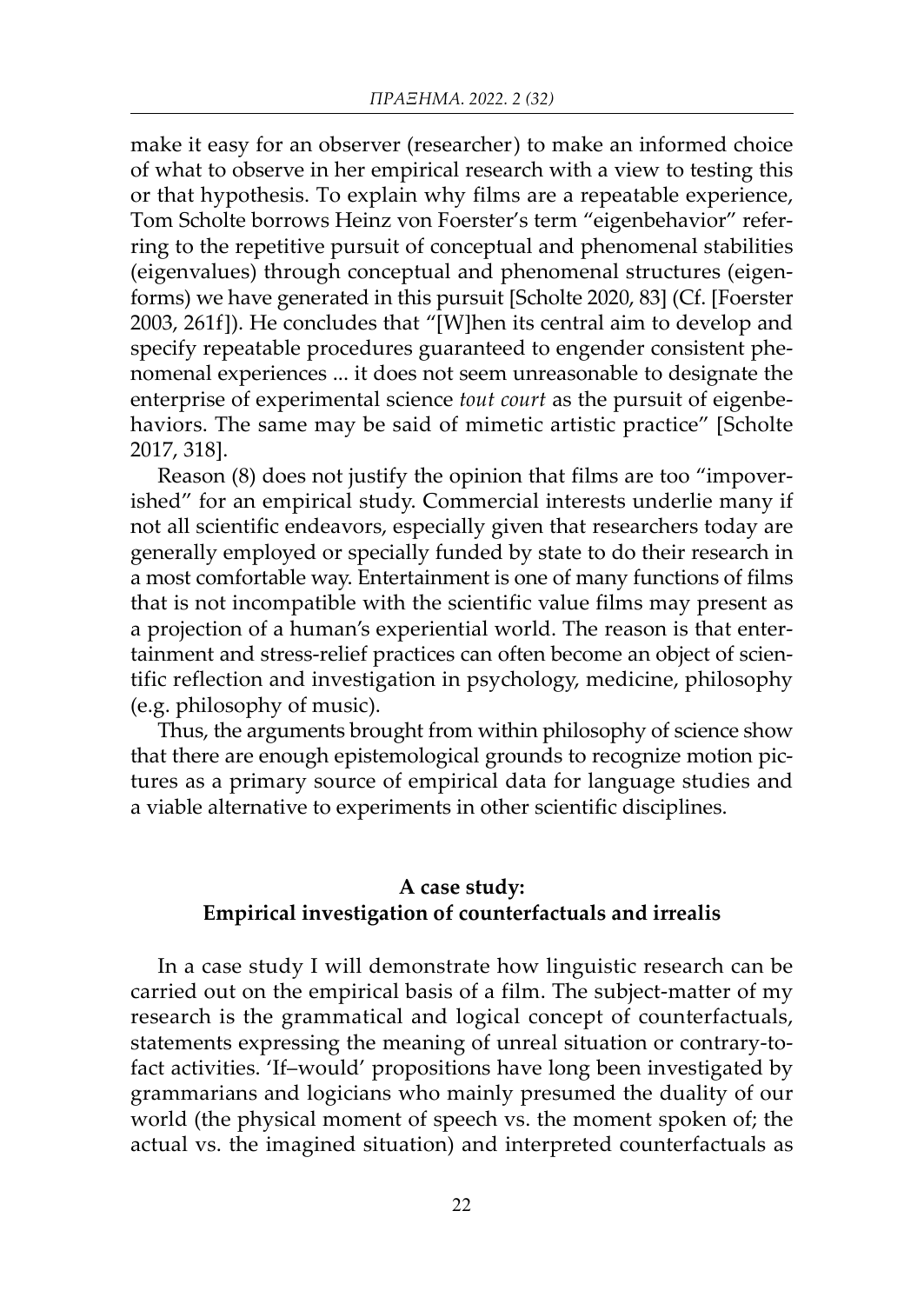a misrepresentation, logically flawed picture of reality or, in more mystical terms, as unreality, alternative, or possible world. Counterfactuals are thus analyzed in terms of analytic philosophy and logical semantics where little is said about why and how a human behaves the way she behaves when she speaks or thinks in counterfactuals.

The first step of my investigation is to define what I set out to observe and interpret. The object of my interpretation is determined by the logico-linguistic paradigm in which this object 'was born', namely, I will need to proceed from the formal syntactical criteria by which linguists recognize counterfactuals, or conditionals (the so-called "second" and "third" types of conditionals, or statements with the use of a conditional clause and past simple or past perfect tenses of the verb); otherwise, I will not be investigating counterfactuals. The object of my observation though cannot be 'counterfactuality' or 'irreality'. What I can observe is the behavior and operations of a person (an actor) talking or thinking in terms of what I previously defined as counterfactuals. At this stage I am also supposed to have some preliminary hypothesis in mind, and this hypothesis will be that counterfactuals are a special form of understanding time.

The second stage of my empirical research is to observe and analyze what I made explicit before. This requires making an adequate choice of a film where a subject is seen to enact counterfactuals in her experience, i.e. where it is visually observable how the subject's experiential world (her emotioning, perceptual and attentional processes) is changing as she uses counterfactuals. The film suggesting itself for selection is *The Curious Case of Benjamin Button* (2008) where at some point (1:54:00 – 1:56:00) an 'if-it-had-happened-otherwise theme' is depicted from within the reflections of the main character. Benjamin learns about the accident that ruined Daisy's health and begins to think about the sequence of events that caused this accident. I will quote the movie script $^{\scriptscriptstyle 1}$  and mark those events as 1–7:

"A woman in Paris was on her way to go shopping, but (1) she had forgotten her coat – went back to get it [...] Now a taxi driver had dropped off a fare earlier and (2) had stopped to get a cup of coffee [...] The taxi had to stop for a man crossing the street, who had left for work five minutes later than he normally did, because (3) he forgot to set off his alarm [...] And while Daisy was showering, the taxi was waiting outside a boutique for the woman to pick up a package, which hadn't been wrapped yet, because the girl who was supposed to wrap it (4) had

<sup>1</sup> Quote taken from The Curious Case of Benjamin Button Screenplay by Eric Roth, https:// www.goodreads.com/quotes/291367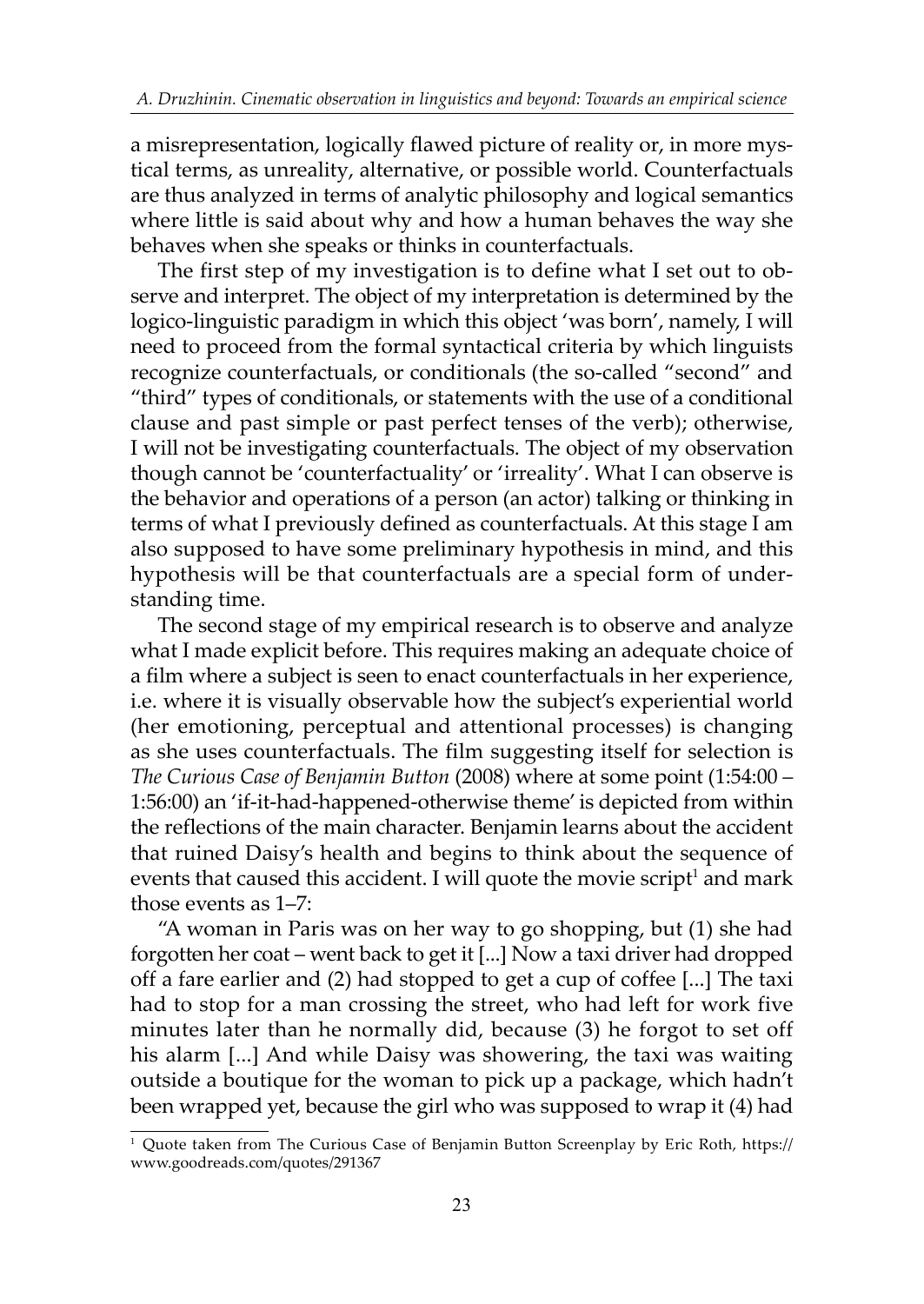broken up with her boyfriend the night before, and forgot [...] When (5) the package was wrapped, the woman, who was back in the cab, was blocked by a delivery truck, all the while Daisy was getting dressed. (6) The delivery truck pulled away and the taxi was able to move, while Daisy, the last to be dressed, waited for one of her friends, (7) who had broken a shoelace [...]"

The most interesting thing appears later when Benjamin refocuses his attention on the same events but in the reverse order, and in this refocalization he enacts counterfactuals:

"And if only one thing had happened differently: if (7) that shoelace hadn't broken; or (6) that delivery truck had moved moments earlier; or (5) that package had been wrapped and ready, because (4) the girl hadn't broken up with her boyfriend; or (3) that man had set his alarm and got up five minutes earlier; or (2) that taxi driver hadn't stopped for a cup of coffee; or (1) that woman had remembered her coat [...]"

As we can visually observe, Benjamin's counterfactual way of acting is based on the same attentional objects as the factual way of acting. Nevertheless, two different sequences of attentional objects are observed, and this difference is the attentional direction in which they are built up. The film-making techniques make it possible to visualize Benjamin's attentional flow and we can see that he changes the ordering of events in his mind against the arrow of time. But 'time' in this context does not mean objective or cosmological time: if we start watching the film right at the moment when the second sequence of events is shown, we will not understand what is wrong with this second 'time'. To us, then, the second sequence of events could appear incoherent or strange. Only in comparison with the first sequence will we get the whole picture. Thus, we can assume that here time should be interpreted experientially [Simsky et. al. 2021, 8ff], and Benjamin in his reflection goes against his own linear flow of experience.

The last question is why does this change of direction happen in his mind? The observation and analysis of the character's lived experience, his facial and bodily expression give a definitive answer: the moment of the accident is dramatic, the meaning of the accident is of great importance as it changes Daisy's life forever destroying her ballet dancing career. The negative emotional feedback Benjamin gets from the accident makes him act counterfactually and deal with the drama by changing the negative outcome of the events into the positive. Here we come up to the most important thing which we would never understand without observing. The reverse order of the depicted situation is not only about the change of order, it is about the change of the situation itself. This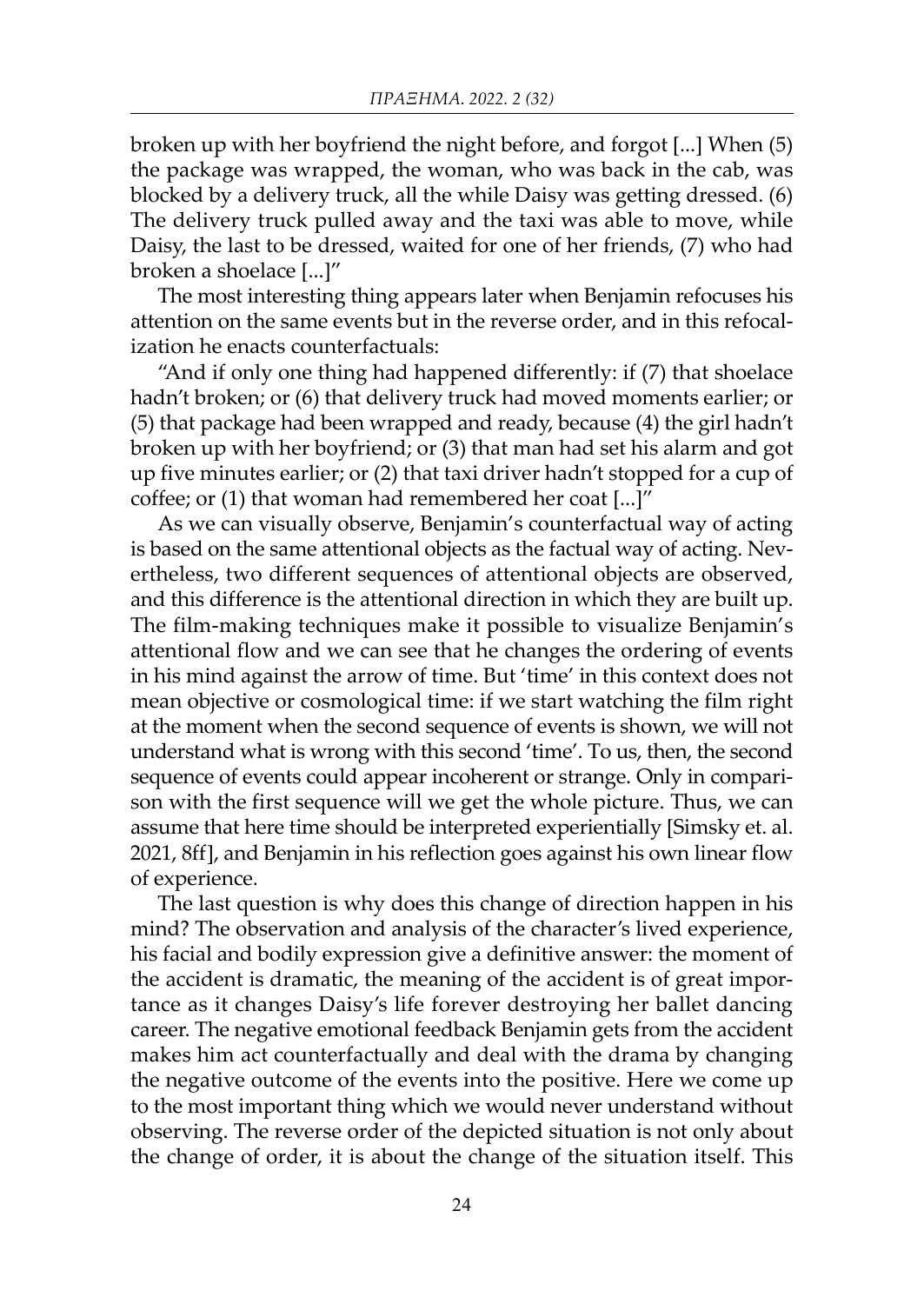cognitive trick is easily observable in this film: as Benjamin refocuses his attention on the events in the reverse order, they *make a difference* to him: Daisy's devastating injury is prevented. This is how an 'alternative reality' is constructed in Benjamin's mind when he changes the negative into the positive.

At the third stage of my investigation, I verify my results of observation and clarify the hypothesis. What I found is that counterfactuals emerge as the reflection of the experiencer upon her own flow of experience as she re-focuses on the same attentional objects as some time before but in the reverse order. This change of attentional direction is at the same time change of value (from negative to positive or vice versa) that helps to compensate for the subject's emotional disbalance caused by this linear and irreversible flow of experience and that becomes her 'counterbalancing reality', a 'better world', or rather, a new type of experience produced in/through an act of reflection. If we analyze the grammatical structure of a counterfactual, e.g. *If I only I had not done such a mistake, everything would have happened differently*, we will see more evidence supporting the hypothesis. Namely, the contrasting negation (*If I had* ... = in fact, I don't have) is how we make a relational change and reverse the experience of some past events, past tense forms specify what kind of the lived experience we are attentionally reversing and the 'future-in-the past' verb *would* frames the meaning of directionality, uninterrupted flow of experience, i.e. the future moving into the past or vice versa depending on the relation of the observer. This verb has a very important constructive function: it is not only a reflection upon the experiential flow, but also a construction of a new experience that usually appears as something 'unreal'.

These are the findings based on the empirical investigation of one motion picture only. Of course, more empirical material is needed to substantiate and refine the attentional model of counterfactuals I have proposed here.

## Conclusion

If there is any observer-independent world, it need not and cannot be subject to a scientific investigation because science is a "collection of recipes that work always" [Valéry 1957, 1253] every time we interact with the world as observers. If a human had not experienced radioactivity once, there would be no nuclear physics now. Therefore, it is not the content of things 'out there' that science is concerned with, but how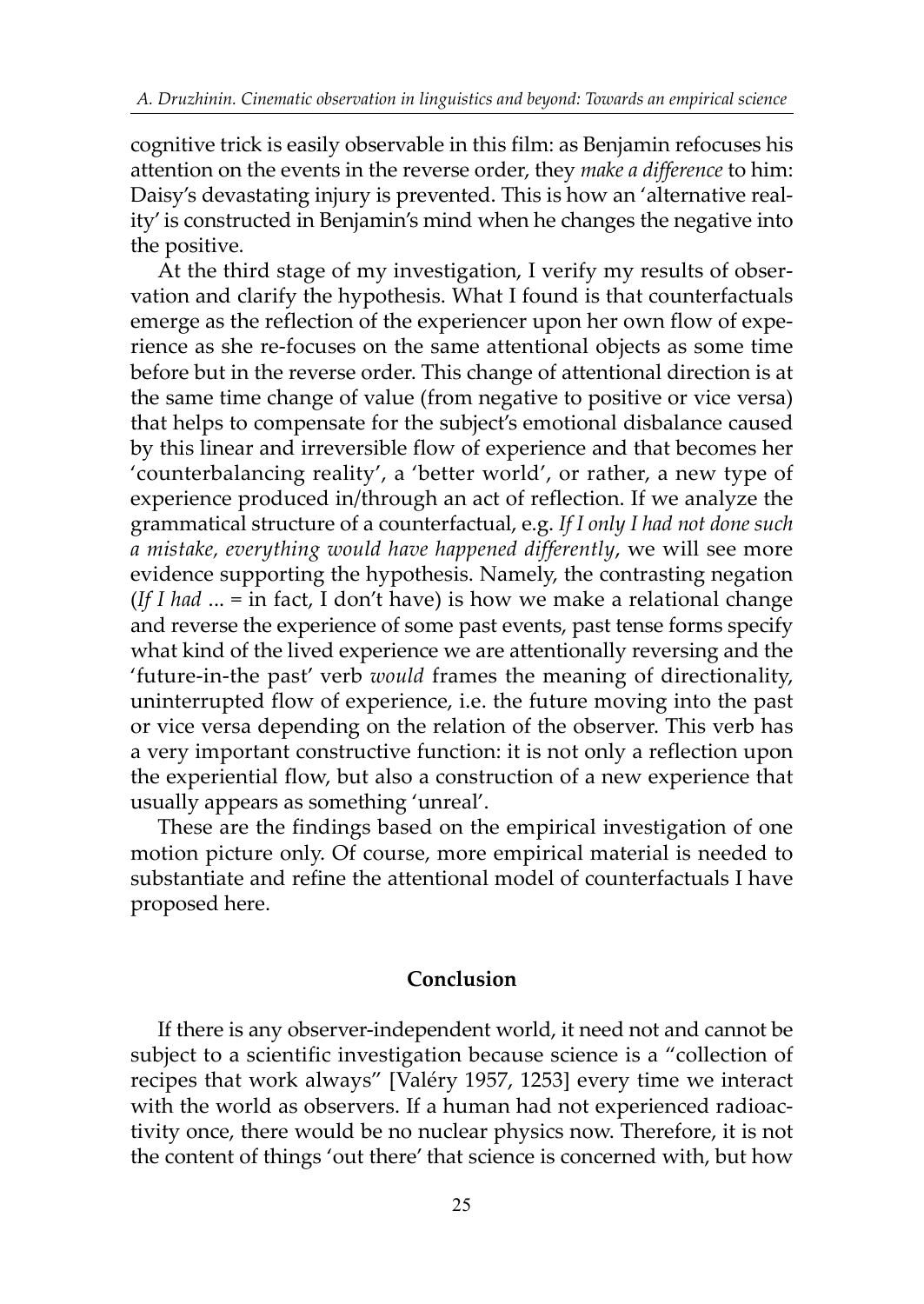different aspects of our experience relate to each other both empirically and logically.

Viewed from this perspective, films appear as a useful source of observational data and present a certain scientific value. Opponents on the side of apparatus theory recognize films as an ideological representation of reality, which finds favor with realists who dismiss cinema as an impoverished fiction. However, scientifically valuable is not *what* is told in the story, but how it is constructed in the experience of the observer (film makers, actors, viewers). These mechanisms of imagination, attentional dynamics, bodily behavior and perception, all the building blocks of our experiential world, are enacted, pieced together in the form of recorded moving pictures, projected onto the screen and finally made observable. This observability becomes a methodological opportunity and opens up new prospects for investigating human cognition.

The science which could certainly take this methodological opportunity is linguistics. Faced with the epistemo-logical contradictions of representationalism and textology, dominating language studies now, as well as the problem of primary sources, linguistics finds itself in need of a dynamic, process-oriented approach to language. Upon such a view, language is no longer understood as a self-sufficient system of signs, but the observer's communicative interaction with her experiential world. Such interactional dynamics can be empirically investigated with the help of cinematic observations that could serve as a viable and even better alternative for experimental ones [Scholte 2020] mainly because in experiments we cannot observe other people's attentional flow and lived experience.

The conception of language as experiential dynamics observable in films fits in with the philosophy of radical constructivism [Glasersfeld 1995] and follows the theoretical tenets of enactivism [Varela et al. 1993] according to which a human by analogy with an actor *enacts* the world as a (biological, social and cultural) history of her previous actions, these enactments becoming the world itself. However, the novelty of the approach to cinema and visual semiotics also lies in the methodological treatment of films from the perspective of second order science (science about science).

In practice, some scientific endeavors to use films empirically in language studies have been undertaken in Druzhinin [2020a, 2020b] where the grammatical concept of irreality in counterfactuals is viewed as experience. It was found that this experience is enacted through the reversed flow of attention being refocused on those perceptual distinctions whose value changes from negative to positive or vice versa.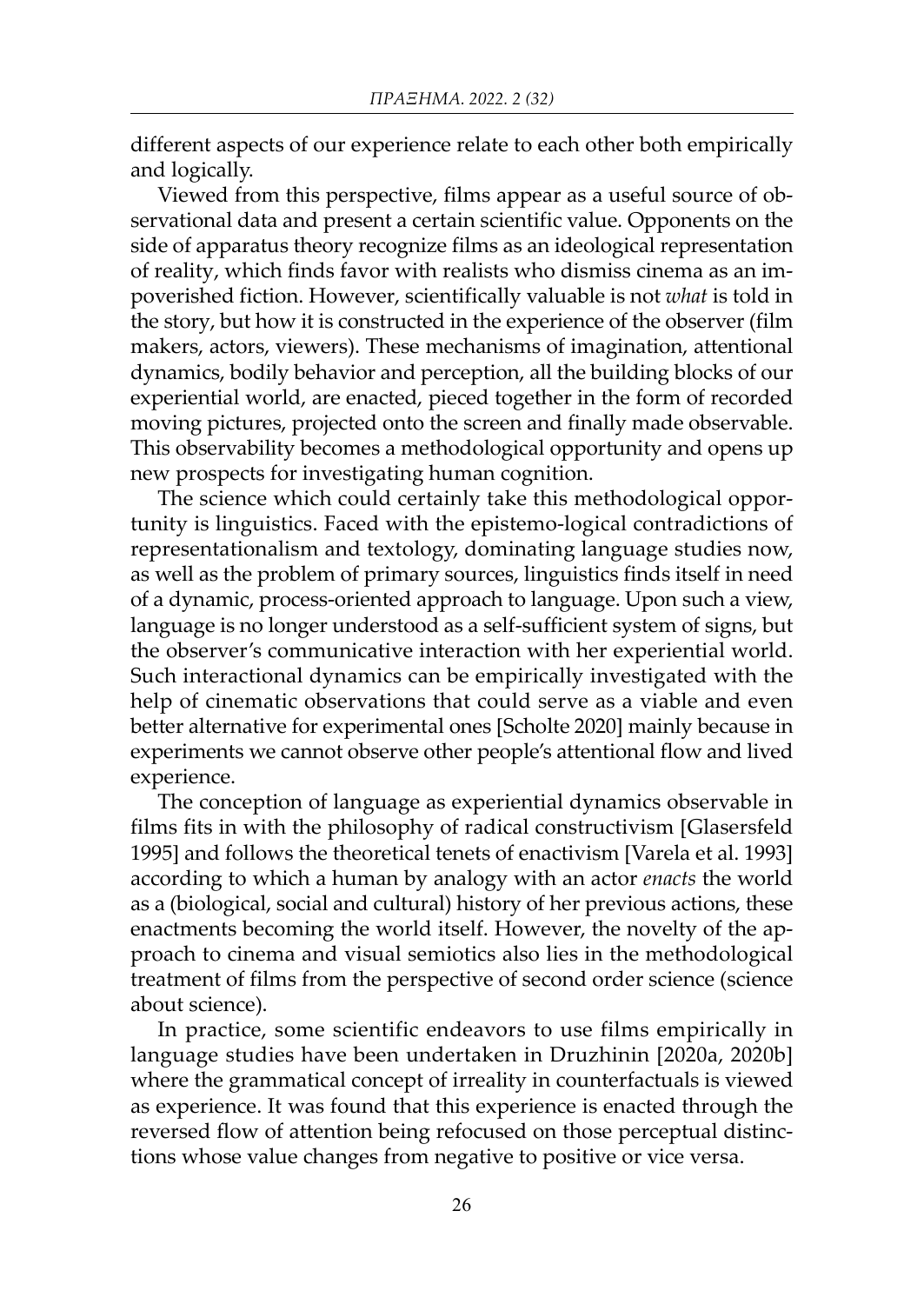## **REFERENCES**

- Audi 2001 Audi, R. (Ed.). (2001). *The Cambridge dictionary of philosophy*. 2nd edition. Cambridge UP.
- Bateson 1972 Bateson, G. (1972). *Steps to an ecology of mind: Collected essays in anthropology, psychiatry, evolution, and epistemology*. University of Chicago Press.
- Bohr 1987 Bohr, N. (1987). *The philosophical writings of Niels Bohr* (vol. 1). Woodridge.
- Bridgman 1958 Bridgman, P. (1958). *The logic of modern physics*. Macmillan.
- Bunnell 2020 Bunnell, P. (2020). Stories and alternative stories. *Constructivist Foundations*, 16 (1), 84–87.
- Chomsky 1975 Chomsky, N. (1975). *Reflections on language*. Pantheon Books.
- Druzhinin 2020a Druzhinin, A. S. (2020a). Construction of irreality: An enactive–constructivist stance on counterfactuals. *Constructivist Foundations*, 16 (1), 69–80.
- Druzhinin 2020b Druzhinin, A. S. (2020b). Author's response: Counterfactuals: Multiple realities or an observable world? *Constructivist Foundations*, 16 (1), 96–100.
- Einstein 1936 Einstein, A. (1936). Physics and reality. *Journal of the Franklin Institute*, 221 (3), 349–382.
- Einstein 1955 Einstein, A. (1955). *The meaning of relativity*. Princeton UP.
- Einstein & Infeld 1967 Einstein, A., & Infeld, L. (1967). *The evolution of physics*. Simon & Schuster.
- Foesrter 2003 Foerster, H. Von. (2003). *Understanding understanding: Essays on cybernetics and cognition*. Pergamon Press.
- Fultot 2020 Fultot, M. (2020). Impoverished fiction. *Constructivist Foundations*, 16 (1), 83–84.
- Gardner 1985 Gardner, H. E. (1985). *The mind's new science: A history of the cognitive revolution*. Basic Books.
- Glasersfeld 1995 Glasersfeld, E. Von. (1995). *Radical constructivism: A way of knowing and learning*. The calmer Press.
- Glasersfeld 2006 Glasersfeld, E. Von. (1981). You have to be two to start: Rational thoughts about love. *Constructivist Foundations*, 2 (1), 1–5.

Harris 1981 – Harris, R. (1981). *The language myth*. Duckworth.

Harris & Wolf 1998 – Harris, R., & Wolf, G. (Eds.). (1998). *Integrational linguistics: A first reader*. Pergamon.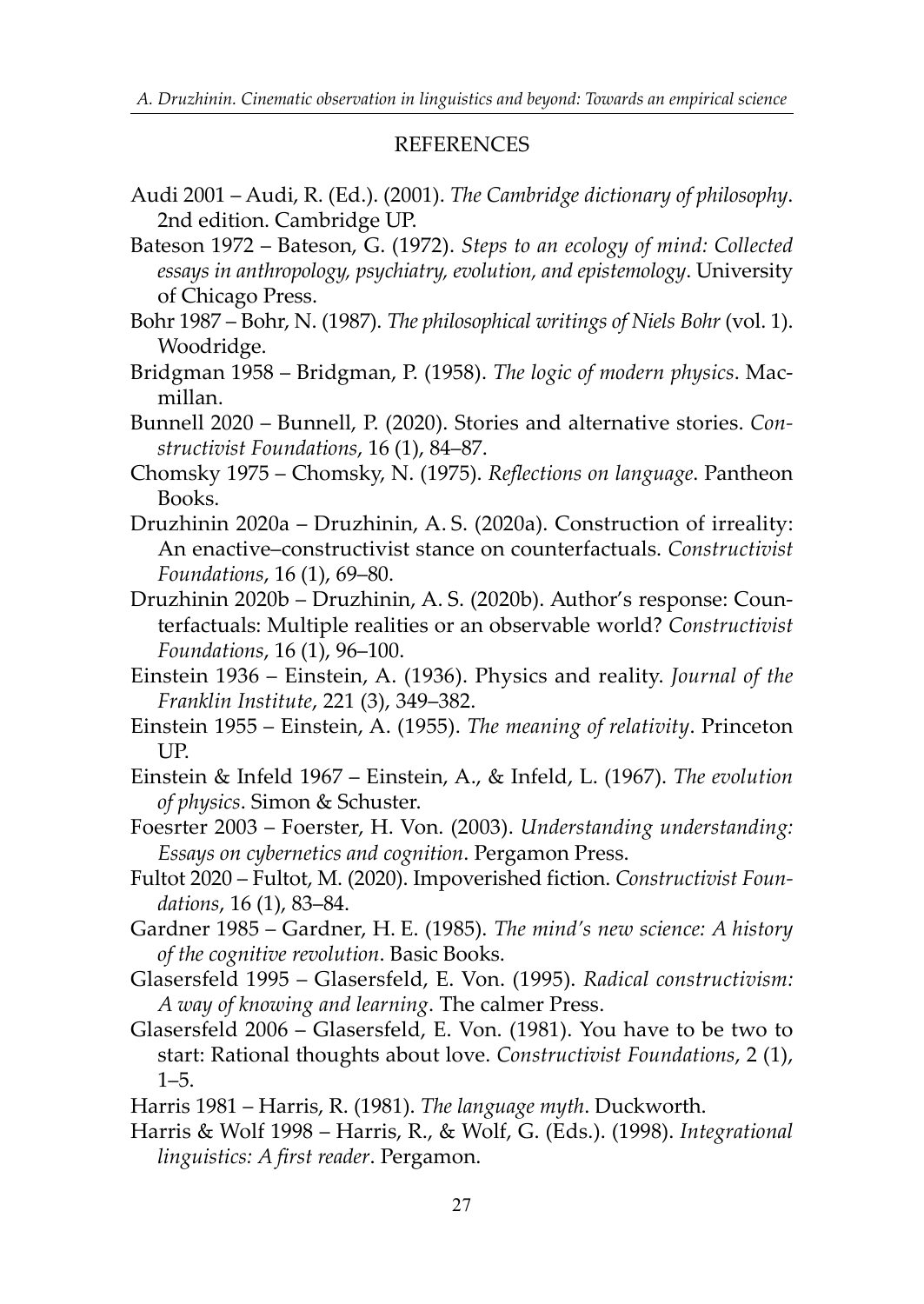Heisenberg 1958 – Heisenberg, W. (1958). *The Physicist's Conception of Nature*. Translated into English by A. J. Pomerans from *Das Naturbild der heutigen Physik*. Hutchinson.

Kosso 2011 – Kosso, P. (2011). *A summary of scientific method*. Springer.

- Kuhn 1970 Kuhn, T. (1970). *The structure of scientific revolutions*. 2nd edition. Cambridge UP.
- Linell 2005 Linell, P. (2005). *The written language bias in linguistics: Its nature, origins and transformations*. Routledge.
- Maturana 1988 Maturana, H. (1988). Ontology of observing: The biological foundations of selfconsciousness and the physical domain of existence. In R. E. Donaldson (Ed.), *Texts in cybernetic theory: An indepth exploration of the thought of Humberto Maturana, William T. Powers, and Ernst von Glasersfeld*. https://cepa.info/597
- Maturana 2006 Maturana, H. (2006). Self-consciousness: How? When? Where? *Constructivist Foundations*, 1 (3), 91–102.
- Mitterer 2013 Mitterer, J. (2013). On interpretation. *Constructivist Foundations*, 8 (2), 143–147.
- Morin 2005 Morin, E. (2005). *The cinema, or the imaginary man*. Translated by L. Mortime from *Le cinéma ou l'homme imaginaire*. University of Minnesota Press.
- Ogden & Richards 1923 Ogden, C. K., & Richards, I. A. (1923). The meaning of meaning. A study of the influence of language upon thought and the science of symbolism. K. Paul, Trench, Trubner & Co.; Harcourt, Brace & Co.
- Poincaré 1902 Poincaré, H. (1902). *La science et l'hypothèse*. Ernest Flammarion.
- Puljic & Puljic 2020 Puljic, A., & Puljic, D. (2020). I know you don't know you know. *Constructivist Foundations*, 16 (1), 108–109.
- Scholte 2017 Scholte, T. (2017). Audience and eigenform: Cybersemiotic epistemology and the "truth of the human spirit" in performance. *Constructivist Foundations*, 12 (3), 316–325.
- Scholte 2020 Scholte, T. (2020). Contesting values in the theatre of the counterfactual. *Constructivist Foundations*, 16 (1), 87–89.
- Schopenhauer 1903 Schopenhauer, A. (1903). *On the fourfold root of the principle of sufficient reason, and On the will in nature*. George Bell and Sons.
- Simsky et. al. 2021 Simsky, A., Kravchenko, A. V., & Druzhinin, A. S. (2021). Action-thoughts and the genesis of time in linguistic semiosis. *Slovo.ru: Baltic Accent*, 12 (2), 7–28.
- Valéry 1957 Valéry, P. (1957). *OEuvres*. Gallimard.